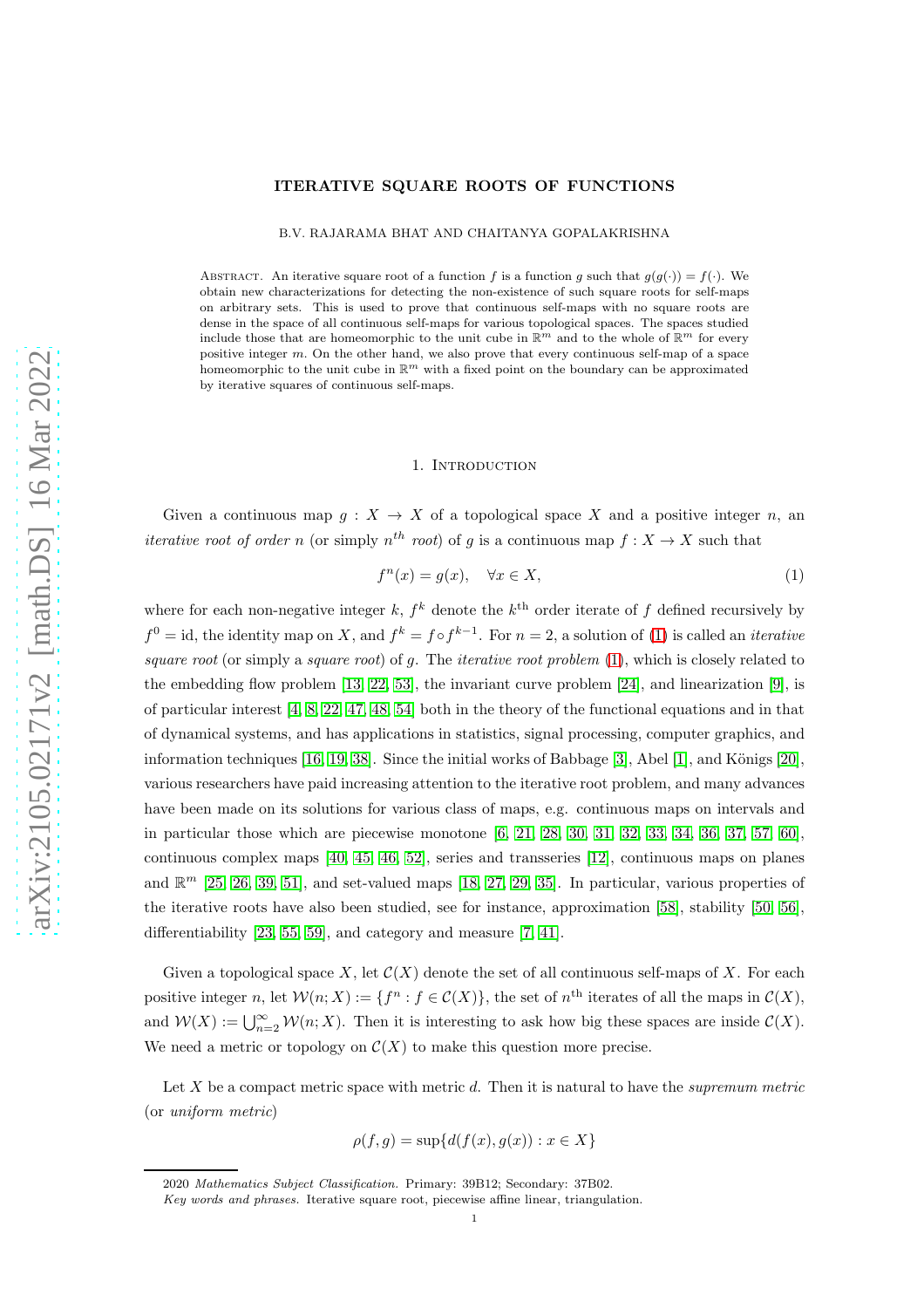on  $C(X)$ , and this is our convention unless mentioned otherwise. Humke and Laczkovich considered the above question when  $X = [0, 1]$  with the usual metric  $d(x, y) = |x - y|$ . This paper is heavily motivated by their results. They proved in [\[14,](#page-23-36) [15\]](#page-23-37) that  $W(2; [0, 1])$  is not dense in  $\mathcal{C}([0, 1])$ ,  $W(2; [0, 1])$  contains no balls of  $C([0, 1])$  (i.e., its complement  $(W(2; [0, 1]))^c$  is dense in  $C([0, 1]))$ , and  $\mathcal{W}(n;[0,1])$  is an analytic non-Borel subset of  $\mathcal{C}([0,1])$ . Simon proved in [\[42,](#page-23-38) [43,](#page-23-39) [44\]](#page-23-40) that  $W(2; [0, 1])$  is nowhere dense in  $\mathcal{C}([0, 1])$  and  $W([0, 1])$  is not dense in  $\mathcal{C}([0, 1])$ . Subsequently, nowhere denseness of  $W([0,1])$  in  $\mathcal{C}([0,1])$  was proved by Blokh [\[7\]](#page-23-34) using a method different from that of Humke-Laczkovich and Simon.

It is seen that majority of the papers on iterative roots of functions are restricted to continuous functions on intervals of the real line. This is not surprising because the setup is simpler to deal with. It has several advantages, including the intermediate value theorem, monotonicity of bijections, and so on. Extending these results to higher dimensions or more generic topological spaces is generally complex. We develop a new approach (Theorem [2.4\)](#page-5-0) to determine the nonexistence of square roots of functions on arbitrary sets in Section [2.](#page-2-0) This approach can be used effectively to construct continuous functions on a wide range of topological spaces, which do not even have discontinuous square roots. We demonstrate the procedure in Section [3](#page-7-0) by showing that the continuous self-maps without square roots are dense in the space of all continuous self-maps of the unit cube in  $\mathbb{R}^m$  for the supremum metric  $\rho$  (see Theorem [\(3.8\)](#page-12-0)). This is a significant generalization of a similar result in [\[15\]](#page-23-37) (Corollary 5, p. 362) for intervals of the real line. We believe that the most significant contribution of this article is the method itself. The scheme can be fine-tuned to various other settings. We demonstrate this claim in Section [4](#page-17-0) by proving that the continuous self-maps without square roots are dense in the space of all continuous self-maps of  $\mathbb{R}^m$  for the compact-open topology.

The outline of the paper is as follows. In Section [2,](#page-2-0) we study iterates and orbits of functions on arbitrary sets (without any topology). Isaacs conducted a detailed investigation on the fractional iterates of such functions in [\[17\]](#page-23-41). Here we discuss some of the basic aspects of such an approach. The main new result is Theorem [2.4,](#page-5-0) which presents a variety of cases in which we can be certain that the given function does not admit any iterative square root. This will be our principal tool in Sections [3](#page-7-0) and [4.](#page-17-0) Section [2](#page-2-0) also contains some background material and new results on fractional iterates of continuous self-maps on general topological spaces. In particular, Theorem [2.6](#page-7-1) shows that in some cases, the problem of the non-existence of iterative roots of continuous maps can be reduced to elementary combinatorics.

In Section [3,](#page-7-0) we study iterative square roots of continuous self-maps of the unit cube  $I^m$  in  $\mathbb{R}^m$ . We find it convenient to triangulate  $I<sup>m</sup>$  and sew together affine linear maps piece by piece. For this purpose, we use some fundamental notions and notations from the theory of simplicial complexes. Given any continuous self-map of  $I<sup>m</sup>$ , we approximate it with a piecewise affine linear map, and in turn close to any such map, we find another piecewise affine linear map with no square roots (see Theorem [3.8\)](#page-12-0). This is the main result of this section. In contrast, we also show that any continuous self-map of  $I<sup>m</sup>$  with a fixed point on the boundary can be approximated by iterative squares of continuous self-maps (see Theorem [3.9\)](#page-14-0). A simple example shows that fixed points on the boundary are not required for such approximations.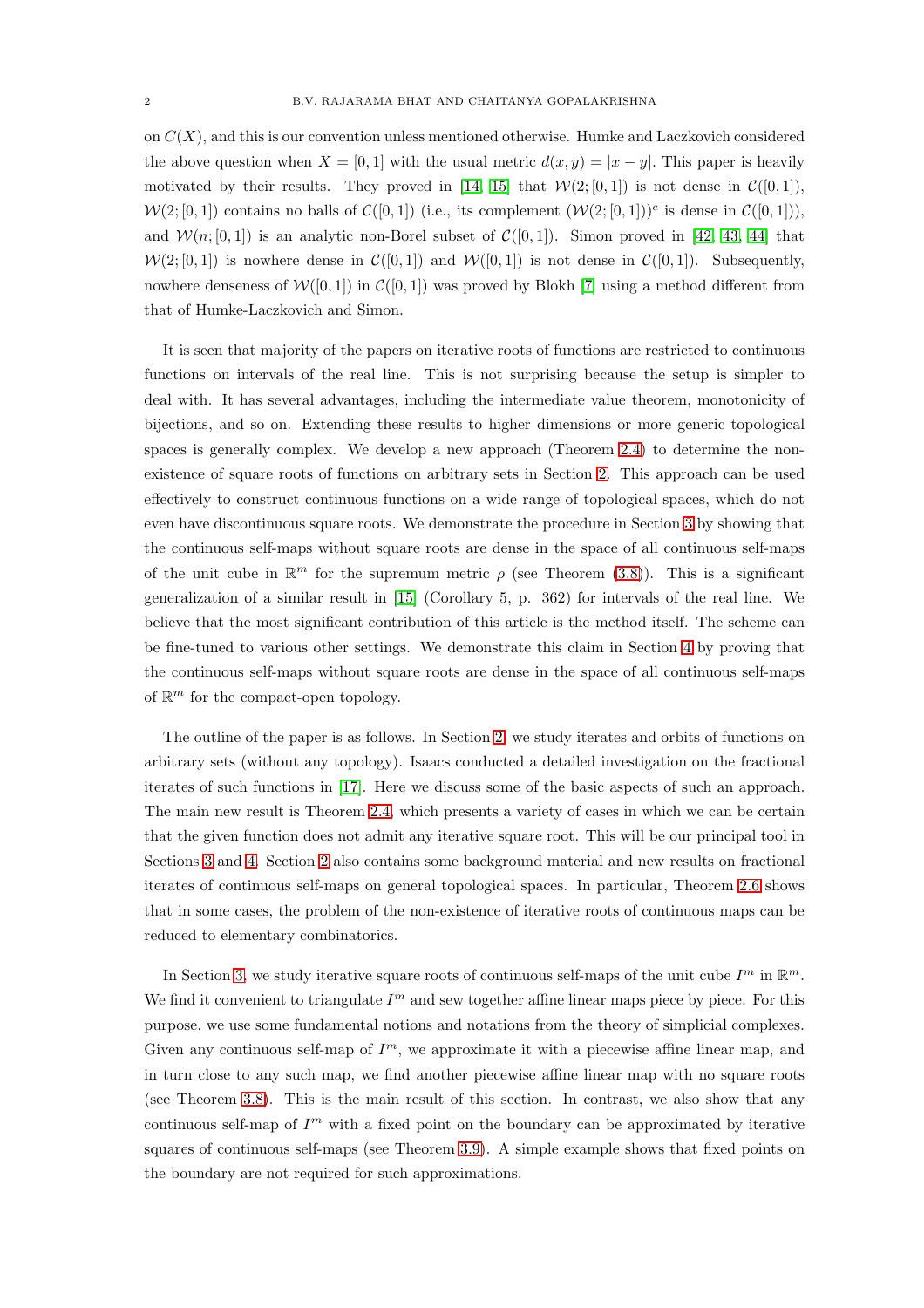In Section [4,](#page-17-0) we analyze continuous self-maps of  $\mathbb{R}^m$ . As in Section [3,](#page-7-0) we prove that the continuous self-maps with no square roots are dense in the space of all continuous self-maps in a suitable topology, namely the compact-open topology (see Theorem [4.3\)](#page-19-0). Finally, in Section [5,](#page-21-0) we prove that the squares of continuous self-maps are  $L^p$  dense in the space of all continuous self-maps of  $I<sup>m</sup>$ , generalizing a result of [\[15\]](#page-23-37) to higher dimensions.

## <span id="page-2-0"></span>2. Functions on arbitrary sets and general topological spaces

In this section, we study iterative roots of self-maps on arbitrary sets and continuous self-maps on general topological spaces. First, we consider  $X$  to be a non-empty set with no predefined topology, and prove some new results on the existence and non-existence of iterative square roots of maps in  $\mathcal{F}(X)$ , the set of all self-maps of X. Surprisingly, some of these results are useful even when X has a topology and we seek for roots inside  $\mathcal{C}(X)$ , the space of all continuous self-maps of  $X$ .

Henceforth, let  $\mathbb{Z}_+$  denote the set  $\{0, 1, 2, \ldots\}$  of non-negative integers, and for each  $f \in \mathcal{F}(X)$ and  $A \subseteq X$ , let  $R(f)$  denote the range of f and  $f|_A$  the restriction of f to A. Given an  $f \in \mathcal{F}(X)$ , we define its *graph* as the directed graph  $G = (X, E)$ , whose vertex set is X and the edge set is  $E = \{(x, f(x)) : x \in X\}$ . In other words, we are looking at the same mathematical structure from a different viewpoint. This allows us to borrow some notions from graph theory. To begin, consider the connected components of  $G$  in the context of graph theory. We call  $C$  a connected component of X if it is the vertex set of some connected component of the graph of  $f$ . Observe that a pair of vertices x and y are in the same connected component  $C \subseteq X$  if and only if there exist  $m, n \in \mathbb{Z}_+$  such that  $f^m(x) = f^n(y)$ . The connected component of X containing x is called the *orbit* of x under f, and is denoted by  $O_f(x)$ . An extensive analysis of iterative square roots of functions in  $\mathcal{F}(X)$  can be found in [\[17\]](#page-23-41). In what follows, we analyze them in some special cases and present all the results needed for our further discussions.

Let  $f \in \mathcal{F}(X)$ , and  $G_1$  and  $G_2$  be two connected components of the graph G of f. An *isomor*phism of  $G_1$  and  $G_2$  is a bijective function  $\phi : C_1 \to C_2$  between the vertex sets of  $G_1$  and  $G_2$ such that any two vertices x and y are adjacent in  $G_1$  if and only if  $\phi(x)$  and  $\phi(y)$  are adjacent in  $G_2$ . By the definition of graphs, this means that  $y = f(x)$  if and only if  $\phi(y) = f(\phi(x))$ . In other words,  $G_2$  is isomorphic to  $G_1$  if and only if there exists a bijective function  $\phi : C_1 \to C_2$  such that  $\phi \circ f = f \circ \phi.$ 

<span id="page-2-1"></span>**Proposition 2.1.** Let  $f \in \mathcal{F}(X)$  be such that the graph of f has exactly two isomorphic connected components. Then f has an iterative square root in  $\mathcal{F}(X)$ .

*Proof.* Let  $C_1$  and  $C_2$  be the two isomorphic connected components of X corresponding to those of the graph of f. Then  $X = C_1 \cup C_2$ ,  $C_1 \cap C_2 = \emptyset$ , and as indicated above, there exists a bijective function  $\phi : C_1 \to C_2$  such that  $\phi \circ f = f \circ \phi$ . Define a map  $g : X \to X$  by

$$
g(x) = \begin{cases} \phi(x) & \text{if } x \in C_1, \\ f \circ \phi^{-1}(x) & \text{if } x \in C_2. \end{cases}
$$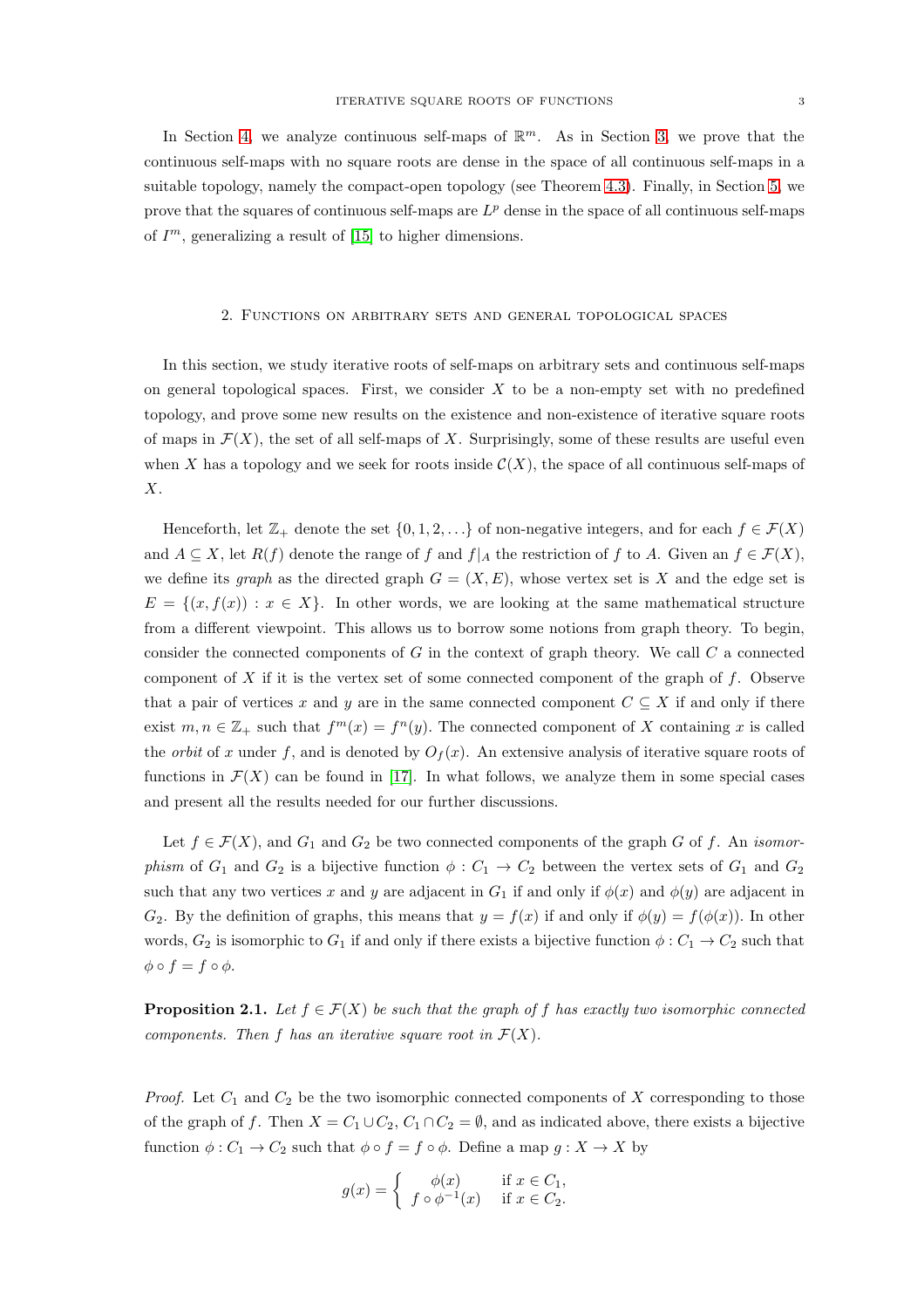Now, we have  $g(x) = \phi(x) \in C_2$  for each  $x \in C_1$ , implying that  $g^2(x) = f \circ \phi^{-1} \circ \phi(x) = f(x)$ . Similarly, we have  $g(x) = f \circ \phi^{-1}(x) \in C_1$  for each  $x \in C_2$ , and so  $g^2(x) = \phi \circ f \circ \phi^{-1}(x) = f(x)$ . Therefore q is an iterative square root of f on X.

The above proposition leads to the following result, where a fixed point  $x$  of  $f$  is said to be *isolated* if there is no  $y \neq x$  in X such that  $f(y) = x$ . By convention, the empty set and all infinite sets are assumed to have an even number of elements here and elsewhere.

**Theorem 2.2.** Let  $f \in \mathcal{F}(X)$  be such that excluding isolated fixed points of f, the number of isomorphic copies is even for each connected component of the graph of f. Then f has an iterative square root in  $\mathcal{F}(X)$ .

*Proof.* Let  $g: X \to X$  be a map defined as  $g(x) = x$  for isolated fixed points  $x \in X$  of f and g as in the previous proposition on the union of pairs of connected components of  $X$  corresponding to pairs of isomorphic copies of those of the graph of f. Since there are an even number of connected components, we can pair them, and the result follows from the previous proposition.  $\Box$ 

The above results are given for general  $f \in \mathcal{F}(X)$ . If we restrict ourselves to injective maps, we can describe the functions with square roots transparently, as seen below. To make our thoughts more concrete, we borrow some ideas and terminologies from [\[5\]](#page-22-3). Note that given an injective map  $f \in \mathcal{F}(X)$ , any two points  $x, y \in X$  are in the same orbit under f if and only if there exists an  $n \in \mathbb{Z}_+$  such that either  $y = f^n(x)$  or  $x = f^n(y)$ . Indeed, an orbit under f has one of the following forms for some  $x \in X$ :

(i):  $\{x, f(x), f^{2}(x), \ldots, f^{d-1}(x)\}$  for some  $d \in \mathbb{N}$  with  $f^{d}(x) = x$ ; (ii):  $\{x, f(x), f^{2}(x), \ldots\}$  with  $x \notin f(X)$ ; (iii):  $\{\ldots, f^{-2}(x), f^{-1}(x), x, f(x), f^{2}(x), \ldots\}.$ 

Therefore it follows that an injective map  $f \in \mathcal{F}(X)$  with exactly one orbit  $O_f(x)$  for some  $x \in X$ is in bijective correspondence with precisely one of the following maps (see [\[5\]](#page-22-3)):

- (a): Cyclic permutations: For  $d \in \mathbb{N}$ , consider  $\mathbb{Z}_d = \{0, 1, 2, \ldots, d 1\}$  with addition modulo d. Define  $s_d : \mathbb{Z}_d \to \mathbb{Z}_d$  by  $s_d(k) = k+1 \pmod{d}$ . Note that  $\mathbb{Z}_1 = \{0\}$  and  $s_1(0) = 0$ . Then  $s_d$  is bijective and has exactly one orbit.
- (b): Unilateral translation/shift: Define  $s_+ : \mathbb{Z}_+ \to \mathbb{Z}_+$  by  $s_+(k) = k+1$ . Then  $s_+$  is a shift with a single orbit.
- (c): Bilateral translation: Define  $s : \mathbb{Z} \to \mathbb{Z}$  by  $s(k) = k + 1$ . Then s is bijective and has exactly one orbit.

More precisely, if  $f \in \mathcal{F}(X)$  has exactly one orbit  $O_f(x)$ , then there exists a bijective function  $\phi: O_f(x) \to Z$  defined by  $\phi(f^k(x)) = k$ , where Z is  $\mathbb{Z}_d$  (for some  $d \in \mathbb{N}$ ),  $\mathbb{Z}_+$  or Z according as  $O_f(x)$  has the form (i), (ii) or (iii), respectively. Consider any arbitrary non-empty sets  $M_d$ 's,  $M_+$ , and M. We define  $1_{M_d} \times s_d : M_d \times \mathbb{Z}_d \to M_d \times \mathbb{Z}_d$  by

$$
(1_{M_d} \times s_d)(l,k) = (l, k+1 \text{ (mod } d)),
$$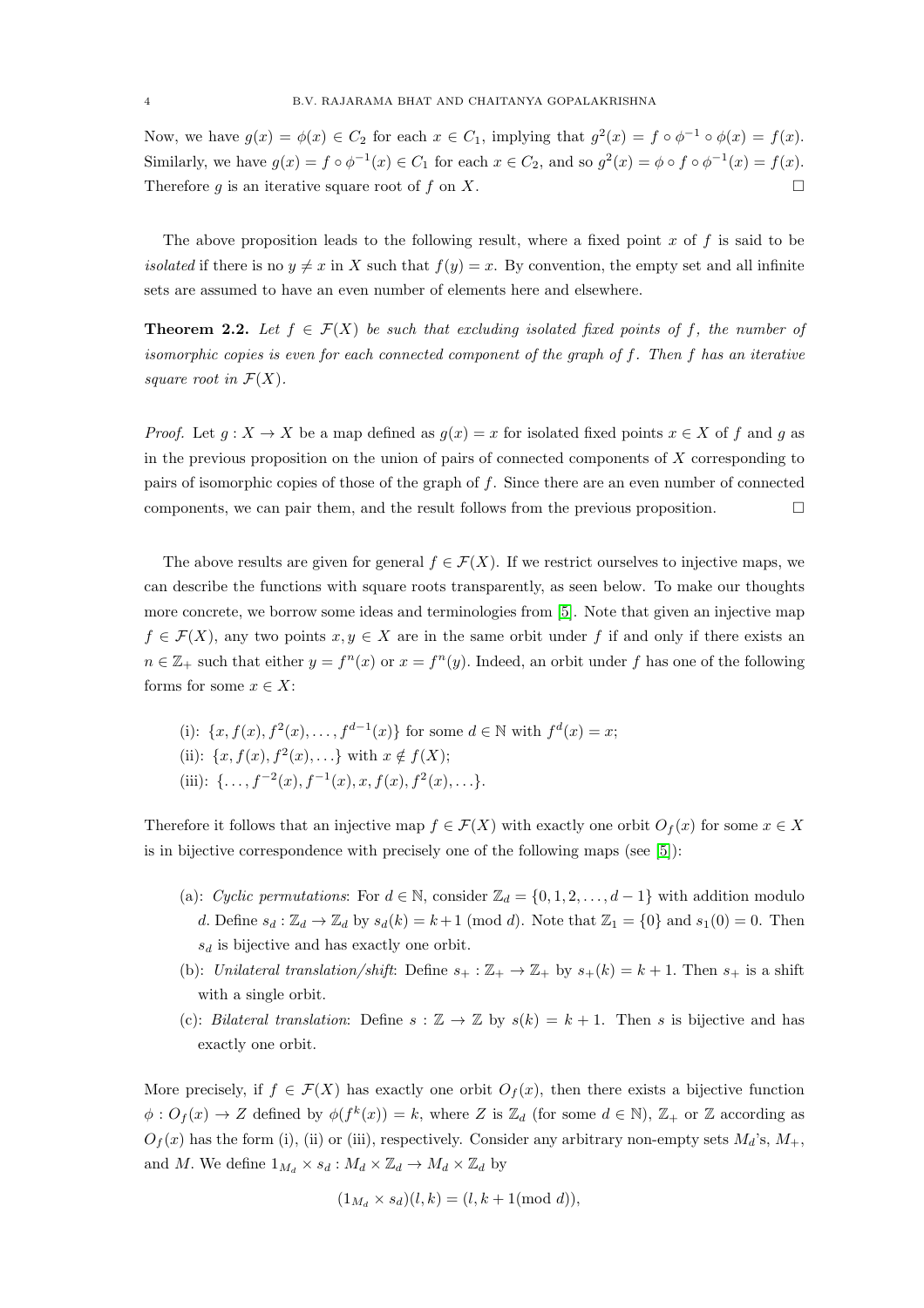called the d-cyclic permutation with multiplicity  $M_d$  for each  $d \in \mathbb{N}$ . Similarly, we define  $1_{M_+} \times s_+$ :  $M_+ \times \mathbb{Z}_+ \to M_+ \times \mathbb{Z}_+$  and  $1_M \times s : M \times \mathbb{Z} \to M \times \mathbb{Z}$  by

$$
(1_{M_+} \times s_+)(l,k) = (l, k+1)
$$
 and  $(1_M \times s)(l,k) = (l, k+1)$ ,

called the unilateral shift with multiplicity  $M_+$  and the bilateral translation with multiplicity  $M$ , respectively. Then given any injective function  $f \in \mathcal{F}(X)$ , decomposing  $X = \bigsqcup_{x \in X} O_f(x)$  into orbits under f we see that  $(X, f)$  is in bijective correspondence with  $(Y, \tilde{f})$ , where  $Y = \bigsqcup_{d \in \mathbb{N}} (M_d \times$  $\mathbb{Z}_d$ )  $\bigcup (M_+ \times \mathbb{Z}_+) \bigcup (M \times \mathbb{Z})$  for some suitable multiplicity spaces  $M_d$ ,  $M_+$  and M (some of these sets may be absent in the union), and  $\tilde{f}$  is  $1_{M_d} \times s_d$ ,  $1_{M_+} \times s_+$  and  $1_M \times s$  on  $M_d \times \mathbb{Z}_d$ ,  $M_+ \times \mathbb{Z}_+$ and  $M \times \mathbb{Z}$ , respectively. Furthermore, the cardinalities of these multiplicity spaces are uniquely determined. We call  $(m_1, m_2, \ldots, m_+, m)$  as the multiplicity sequence of f, where  $m_d, m_+$  and m are the cardinalities of  $M_d$  (for  $d \in \mathbb{N}$ ),  $M_+$  and  $M$ , respectively.

**Theorem 2.3.** Let  $f \in \mathcal{F}(X)$  be an injective map. Then f has an iterative square root in  $\mathcal{F}(X)$ if and only if the multiplicity sequence  $(m_1, m_2, \ldots, m_+, m)$  of f satisfies that  $m_d$  with d even,  $m_+$ and m are even (0 and infinity allowed).

*Proof.* Let  $f \in \mathcal{F}(X)$  be an injective map and  $(m_1, m_2, \ldots, m_+, m)$  be the multiplicity sequence of f. Suppose that  $f = g^2$  for some  $g \in \mathcal{F}(X)$ . Then, clearly g is an injective map on X, and therefore we can associate a multiplicity sequence  $(m'_1, m'_2, \ldots, m'_+, m')$  for g. Further, it is easily seen that an orbit under g corresponding to a cyclic permutation on  $\mathbb{Z}_d$  gives rise to two orbits (resp. a unique orbit) under  $g^2$  corresponding to cyclic permutation on  $\mathbb{Z}_{\frac{d}{2}}$  (resp. on  $\mathbb{Z}_d$ ) whenever d is even (resp. odd). Similarly, an orbit under g corresponding to the unilateral shift on  $\mathbb{Z}_+$  (resp. the bilateral translation on  $\mathbb{Z}$ ) gives rise to two orbits under  $g^2$  corresponding to the unilateral shift on  $\mathbb{Z}_+$  (resp. the bilateral translation on  $\mathbb{Z}$ ). Therefore the multiplicity sequence of  $g^2$  is  $(m'_1 + 2m'_2, 2m'_4, m'_3 + 2m'_6, 2m'_8, m'_5 + 2m'_{10}, 2m'_{12}, \ldots, 2m'_+, 2m')$ . Consequently, we must have  $m_+ = 2m'_+, m = 2m'$ , and

$$
m_d = \begin{cases} m'_d + 2m'_{2d} & \text{if } d \text{ is odd,} \\ 2m'_{2d} & \text{if } d \text{ is even,} \end{cases}
$$

and hence  $m_d$  for d even,  $m_+$  and m are even.

Conversely, suppose that the multiplicity sequence  $(m_1, m_2, \ldots, m_+, m)$  of f satisfies that  $m_d$ for d even,  $m_+$  and m are even. Then X can be decomposed into orbits under f as  $X = \bigsqcup_{x \in X} O_f(x)$ and  $(X, f)$  is in bijective correspondence with  $(Y, \tilde{f})$ , where  $Y = \bigsqcup_{d \in \mathbb{N}} (M_d \times \mathbb{Z}_d) \bigsqcup (M_+ \times \mathbb{Z}_+) \bigsqcup (M \times \mathbb{Z}_d)$ Z) such that

- each orbit  $O_f(x)$  in X under f has one of the above-mentioned forms (i), (ii) or (iii),
- the cardinalities of multiplicity spaces  $M_d$  (for all  $d \in \mathbb{N}$ ),  $M_+$  and  $M$  are  $m_d$ ,  $m_+$  and  $m$ , respectively, and
- $\tilde{f}$  is  $1_{M_d} \times s_d$ ,  $1_{M_+} \times s_+$  and  $1_M \times s$  on  $M_d \times \mathbb{Z}_d$ ,  $M_+ \times \mathbb{Z}_+$  and  $M \times \mathbb{Z}$ , respectively.

Now, define a function  $g: X \to X$  as follows. If  $d \in \mathbb{N}$  is odd, then for each of the orbit  $O_f(x) = \{x, f(x), f^2(x), \ldots, f^{d-1}(x)\}\$ corresponding to the cyclic permutation on  $\mathbb{Z}_d$ , define

$$
g(f^l(x)) = f^{l + \frac{d+1}{2} \pmod{d}}(x)
$$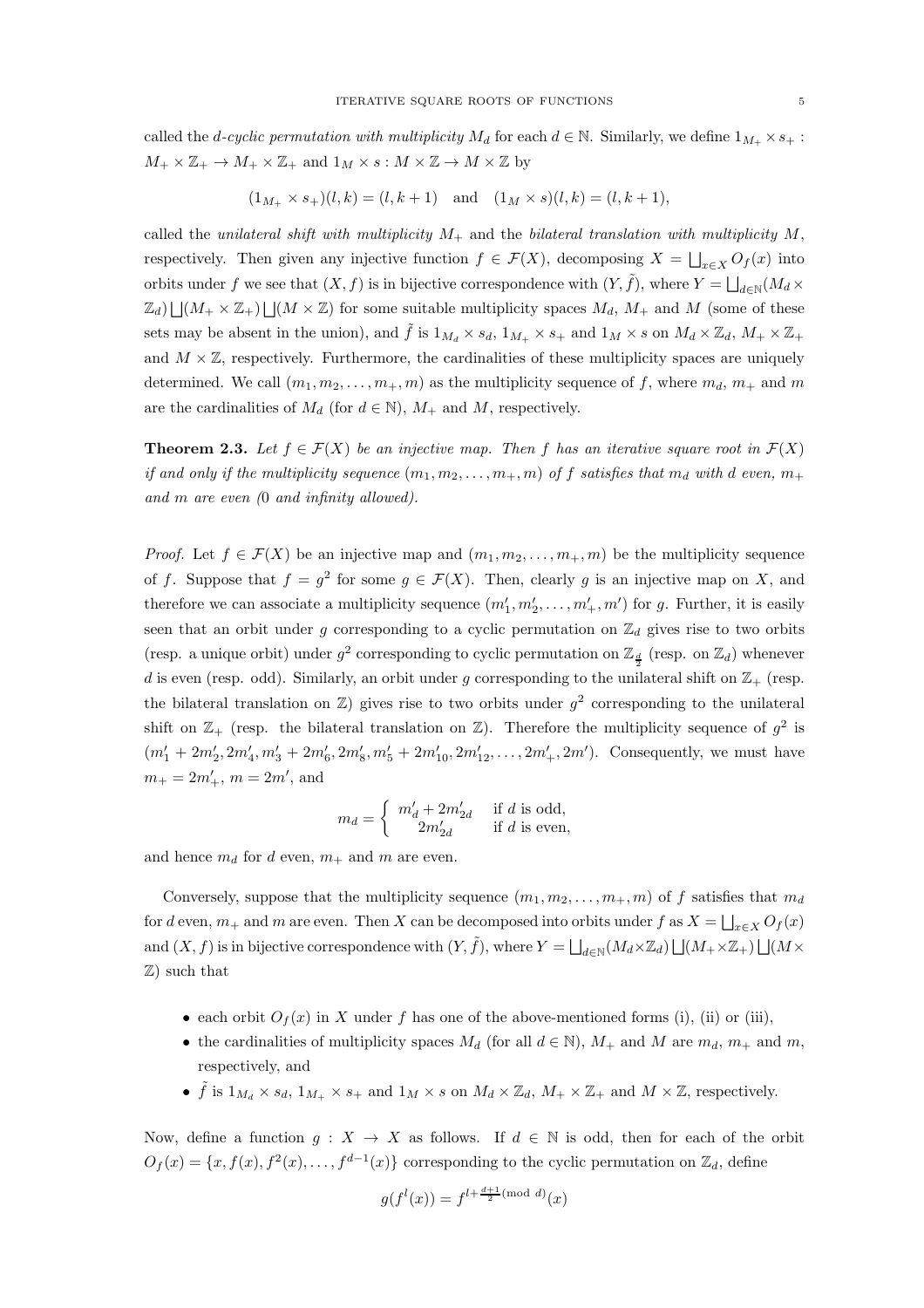for all  $0 \leq l \leq d-1$ . Then

$$
g^{2}(f^{l}(x)) = g(f^{l + \frac{d+1}{2}(\text{mod }d)}(x)) = f^{l + d + 1(\text{mod }d)}(x) = f^{l + 1} = f(f^{l}(x))
$$

for all  $0 \leq l \leq d-1$ , implying that  $g^2 = f$  on  $O_f(x)$ . If  $d \in \mathbb{N}$  is even, then as  $m_d$  is even, by pairing any two distinct orbits  $O_f(x) = \{x, f(x), f^2(x), \ldots, f^{d-1}(x)\}\$ and  $O_f(y) =$  $\{y, f(y), f^2(y), \ldots, f^{d-1}(y)\}\)$  corresponding to the cyclic permutation on  $\mathbb{Z}_d$ , define g on  $O_f(x)$  $O_f(y)$  by

$$
g(z) = \begin{cases} \phi(z) & \text{if } z \in O_f(x), \\ f \circ \phi^{-1}(z) & \text{if } z \in O_f(y), \end{cases}
$$

where  $\phi : O_f(x) \to O_f(y)$  is a bijective function such that  $\phi \circ f = f \circ \phi$ . Then, by a similar argument as in Proposition [2.1,](#page-2-1) it follows that  $g^2 = f$  on  $O_f(x) \cup O_f(y)$ . Since  $m_+$  (resp. m) is even, g can be defined similarly on the union  $O_f(x) \cup O_f(y)$  of each pair of distinct orbits  $O_f(x)$ and  $O_f(y)$  corresponding to the unilateral shift on  $\mathbb{Z}_+$  (resp. the bilateral translation on  $\mathbb{Z}$ ) such that  $g^2 = f$  on  $O_f(x) \cup O_f(y)$ . Therefore f has a square root in  $\mathcal{F}(X)$ .

For each  $f \in \mathcal{F}(X)$  and  $x \in X$ , let  $f^{-1}(x)$  and  $f^{-2}(x)$  denote the usual inverse images defined by  $f^{-1}(x) = \{y \in X : f(y) = x\}$  and  $f^{-2}(x) = \{y \in X : f^2(y) = x\}$ . Further, for each set A, let  $#A$  denote the number of elements or the cardinality of A. So far, we have studied various conditions under which maps in  $\mathcal{F}(X)$  have square roots. We now have some instances in which they have no square roots. The following result is very useful for constructing functions without square roots in the next section.

<span id="page-5-0"></span>**Theorem 2.4.** Let  $f \in \mathcal{F}(X)$  be such that  $f(x_0) \neq x_0$  for some  $x_0 \in X$ . Then f has no iterative square roots in  $\mathcal{F}(X)$  in the following cases:

**Case (i):**  $\#f^{-2}(x_0) > 1$ , and  $\#f^{-1}(x) \le 1$  for all  $x \ne x_0$ ; **Case (ii):**  $f^{-2}(x_0)$  is infinite, and  $f^{-1}(x)$  is finite for all  $x \neq x_0$ ; **Case (iii):**  $f^{-2}(x_0)$  is uncountable, and  $f^{-1}(x)$  is countable for all  $x \neq x_0$ .

*Proof.* Suppose that  $f = g^2$  for some  $g \in \mathcal{F}(X)$ . Consider the action of g on various subsets of X around  $x_0$ :

$$
A_{-2} \xrightarrow{g} B_{-2} \xrightarrow{g} A_{-1} \xrightarrow{g} B_{-1} \xrightarrow{g} \{x_0\} \xrightarrow{g} \{y_0\},
$$

where  $y_0 = g(x_0)$ ,  $A_{-1} = f^{-1}(x_0)$ ,  $A_{-2} = f^{-2}(x_0)$ ,  $B_{-1} = g(A_{-1})$  and  $B_{-2} = g(A_{-2})$ . Let  $\tilde{A}_{-1} = g(A_{-1})$  $f(A_{-2})$  and  $\tilde{B}_{-1} = g(\tilde{A}_{-1})$ . Then  $\tilde{A}_{-1} \subseteq A_{-1}$ ,  $\tilde{B}_{-1} \subseteq B_{-1} \subseteq g^{-1}(x_0)$  and  $B_{-2} \subseteq g^{-1}(A_{-1})$ . Also, since  $f(x_0) \neq x_0$ , we have  $y_0 \neq x_0$ ,  $x_0 \notin A_{-1}$  and  $x_0 \notin B_{-1}$ .

**Case (i):** Since  $x_0 \notin A_{-1}$  and  $\tilde{A}_{-1} \subseteq A_{-1}$ , we have  $\# f^{-1}(x) \leq 1$  for all  $x \in \tilde{A}_{-1}$ . Therefore, as  $A_{-2} \subseteq \bigcup_{x \in \tilde{A}_{-1}} f^{-1}(x)$  and  $\#A_{-2} > 1$ , it follows that  $\#\tilde{A}_{-1} > 1$ .

On the other hand, since  $y_0 \neq x_0$ , we have  $\#f^{-1}(y_0) \leq 1$ . This implies that  $\# \tilde{B}_{-1} = 1$ , because  $\tilde{B}_{-1} \neq \emptyset$  and  $\tilde{B}_{-1} \subseteq B_{-1} \subseteq f^{-1}(y_0)$ . Therefore, as  $x_0 \notin \tilde{B}_{-1}$ , we get that  $\#f^{-1}(\tilde{B}_{-1}) = 1$ . Consequently,  $\#B_{-2} = 1$ , implying that  $\#\tilde{A}_{-1} = \#f(A_{-2}) = \#g(B_{-2}) = 1$ . This contradicts an earlier conclusion. Hence f has no square roots in  $\mathcal{F}(X)$ .

**Case (ii):** Since  $x_0 \notin A_{-1}$  and  $\tilde{A}_{-1} \subseteq A_{-1}$ , we see that  $f^{-1}(x)$  is finite for all  $x \in \tilde{A}_{-1}$ . Therefore, as  $A_{-2} \subseteq \bigcup_{x \in \tilde{A}_{-1}} f^{-1}(x)$  and  $A_{-2}$  is infinite, it follows that  $\tilde{A}_{-1}$  is infinite.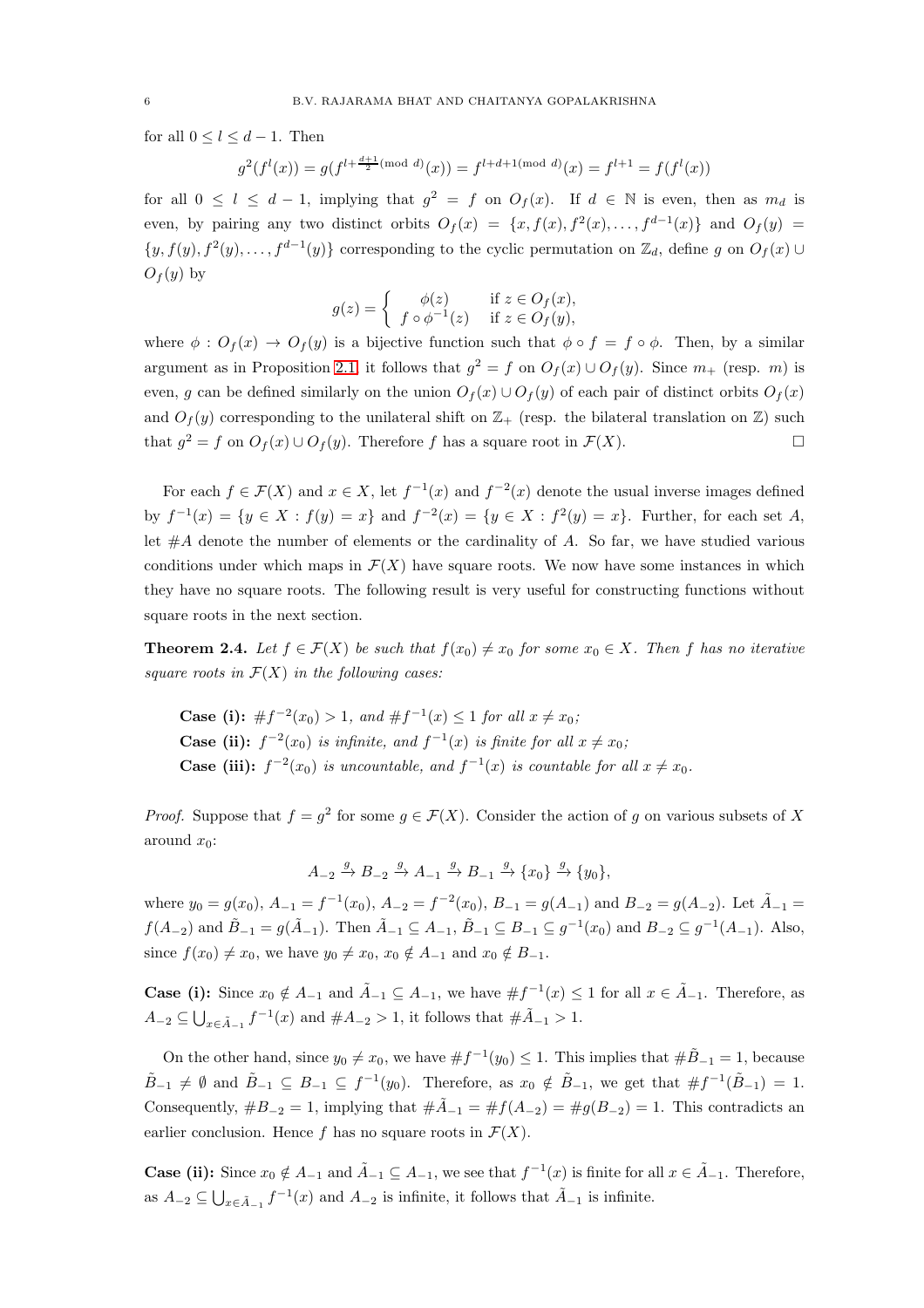On the other hand, since  $y_0 \neq x_0$ , we have that  $f^{-1}(y_0)$  is finite. This implies that  $\tilde{B}_{-1}$  is finite, because  $\tilde{B}_{-1} \subseteq B_{-1} \subseteq f^{-1}(y_0)$ . Also, as  $x_0 \notin B_{-1}$  and  $\tilde{B}_{-1} \subseteq B_{-1}$ , we see that  $f^{-1}(x)$  is finite for all  $x \in \tilde{B}_{-1}$ . Then it follows that  $f^{-1}(\tilde{B}_{-1})$  is finite. Consequently,  $B_{-2}$  is finite, implying that  $\tilde{A}_{-1} = f(A_{-2}) = g(B_{-2})$  is finite. This contradicts the conclusion of the previous paragraph. Hence f has no square roots in  $\mathcal{F}(X)$ .

Case (iii): The proof of Case (ii) repeatedly uses the fact that a finite union of finite sets is finite. The proof for this case is similar, using the result that a countable union of countable sets is countable.  $\Box$ 

It is worth noting that  $f^{-2}$  in the previous theorem cannot be replaced by  $f^{-1}$ , as seen from the following.

**Example 2.5.** Consider the continuous map  $f : [0, 1] \rightarrow [0, 1]$  defined by

$$
f(x) = \begin{cases} \frac{3}{4} & \text{if } 0 \le x \le \frac{1}{2}, \\ \frac{5}{8} + \frac{x}{4} & \text{if } \frac{1}{2} < x \le 1. \end{cases}
$$

Then  $f(\frac{3}{4}) \neq \frac{3}{4}$ ,  $f^{-1}(\frac{3}{4})$  is uncountable and  $f^{-1}(x)$  is finite for all  $x \neq \frac{3}{4}$ . However, f has a square root

$$
g(x) = \begin{cases} 1 & \text{if } 0 \le x \le \frac{1}{2}, \\ \frac{5}{4} - \frac{x}{2} & \text{if } \frac{1}{2} < x \le 1 \end{cases}
$$

on  $[0, 1]$  that is even continuous.

The above results are given for an arbitrary set  $X$ . In the rest of the section and those that follow, we consider  $X$  to be a topological space or a specific metric space and study continuous roots of continuous self-maps on X. It is useful to have some notations in this context. Recall that for a topological space X, the space of all continuous self-maps of X is denoted by  $\mathcal{C}(X)$ . For each  $A \subseteq X$ , let  $A^0$  denote the interior of A,  $\overline{A}$  the closure of A, and ∂A the boundary of A. In particular, if X is a metric space equipped with metric d, then for each  $x \in X$  and  $\epsilon > 0$ , let  $B_{\epsilon}(x) := \{y \in X : d(y, x) < \epsilon\},\$  the open ball in X around x of radius  $\epsilon$ . For any index set  $\Lambda$ , let S<sub>Λ</sub> denote the group of all permutations (bijections) on Λ, and for convenience, we denote  $S_\Lambda$  by  $S_k$  when  $\Lambda = \{1, 2, \ldots, k\}.$ 

We motivate the next theorem through two examples. The map  $f_1(x) = 1-x$  on the unit interval  $[0, 1]$  as an element of  $\mathcal{C}([0, 1])$ , with  $[0, 1]$  in the usual metric induced by  $|\cdot|$ , has no continuous square roots on [0, 1] (see [\[24,](#page-23-2) pp.425-426]). On the other hand, the map  $f_2(x, y) = (1 - x, 1 - y)$ on  $[0,1] \times [0,1]$  as an element of  $\mathcal{C}([0,1] \times [0,1])$ , where  $[0,1] \times [0,1]$  has the metric induced by the norm  $\|(x, y)\|_{\infty} := \max\{|x|, |y|\}$ , has a continuous square root  $g(x, y) = (y, 1 - x)$  on  $[0, 1] \times [0, 1]$ . The reason for these contrasting conclusions can be detected by observing the fixed points of these maps.

Let f be a continuous self-map on a topological space X and Y a non-empty subset of X invariant under f, i.e.,  $f(Y) \subseteq Y$ . Then it is clear that if x and x' are path-connected in Y, then so are  $f(x)$  and  $f(x')$ . Therefore, if  $Y = \bigcup_{\alpha \in \Lambda} Y_{\alpha}$  is the decomposition of Y into its path components for some index set  $\Lambda$ , then there exists a unique map  $\sigma_{f,Y} : \Lambda \to \Lambda$  such that  $f(x) \in Y_\beta$ whenever  $x \in Y_\alpha$  and  $\sigma_{f,Y}(\alpha) = \beta$  (Note that y and y' are path-connected in Y if and only if there exists an  $\alpha \in \Lambda$  such that  $y, y' \in Y_\alpha$ . We call  $\sigma_{f,Y}$  as the map *induced* by the map f and the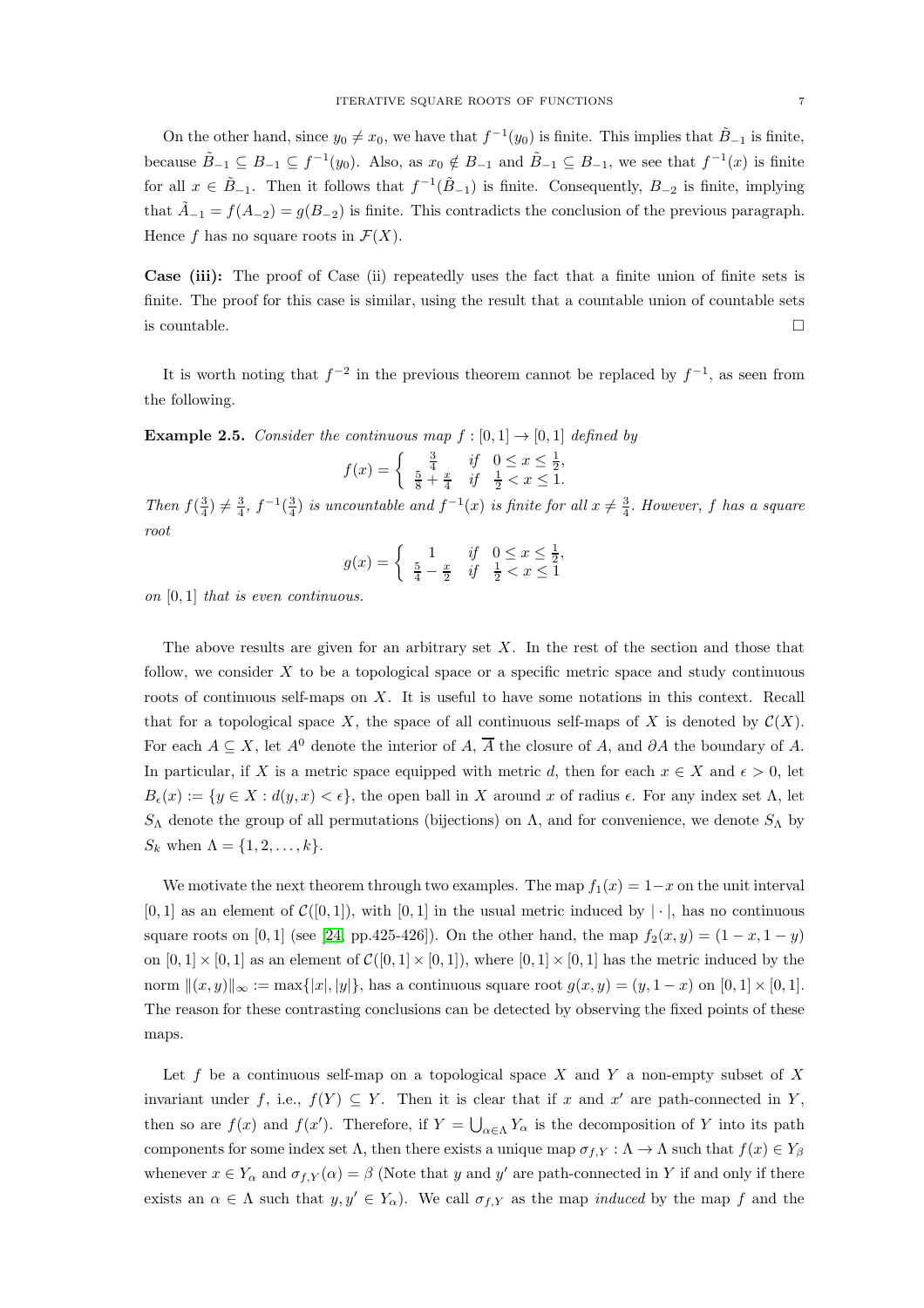invariant set Y. Let  $F(f) := \{x \in X : f(x) = x\}$ , the set of all fixed points of f in X, and  $E(f) := R(f) \setminus F(f)$ , the complement of  $F(f)$  in  $R(f)$ .

<span id="page-7-1"></span>**Theorem 2.6.** Let  $n \in \mathbb{N}$  and  $f \in \mathcal{C}(X)$  be such that  $E(f)$  is invariant under f. If  $f = g^n$  for some  $g \in \mathcal{C}(X)$ , then  $E(f)$  is invariant under g and the induced maps satisfy that  $\sigma_{f,E(f)} = \sigma_{g,E(f)}^n$ . In other words, if  $\sigma_{f,E(f)}$  has no n<sup>th</sup> roots, then f also has no continuous n<sup>th</sup> roots on X.

*Proof.* Let  $E(f) = \bigcup_{\alpha \in \Lambda} Y_{\alpha}$  be the decomposition of  $E(f)$  into its path components for some index set  $\Lambda$ . The case  $n = 1$  is trivial. So, let  $n > 1$ , and consider any  $x \in E(f)$ . Then  $x = f(x')$  for some  $x' \in X$ . Clearly,  $g(x) \in R(f)$ , because  $g(x) = g(f(x')) = g(g^{n}(x')) = g^{n}(g(x')) = f(g(x'))$ . Also, if  $g(x) \in F(f)$ , then  $g(x) = f(g(x)) = g^{n}(g(x)) = g(f(x))$ , implying that  $f(x) = g^{n}(x) = g(x)$  $g^{n}(f(x)) = f^{2}(x)$ , i.e.,  $f(x)$  is a fixed point of f. This contradicts the hypothesis that  $E(f)$  is invariant under f. Therefore  $g(x) \in E(f)$ .

The equality  $\sigma_{f,Y} = \sigma_{g,Y}^n$  follows from the definitions of  $\sigma_{f,E(f)}$  and  $\sigma_{g,E(f)}$ , and the relation  $f = q^n$ .  $n$ .

In the remainder of this section, we illustrate Theorem [2.6](#page-7-1) through some simple examples. Remark that  $\sigma \in S_k$ , the group of permutation of k elements, has a square root if and only if the number of even cycles of  $\sigma$  is even. More generally,  $\sigma \in S_k$  has a  $n^{\text{th}}$  root if and only if for every  $m = 1, 2, \ldots$  it is true that the number of m-cycles that  $\sigma$  has is a multiple of  $((m, n))$ , where  $((m, n)) := \prod_{p|m} p^{e(p,n)}, e(p, n)$  being the highest power of p dividing n (see [\[49,](#page-23-42) pp.155-158]).

<span id="page-7-2"></span>**Corollary 2.7.** Let  $a < b$  be real numbers and  $f \in \mathcal{C}([a, b])$  be such that  $f|_{R(f)}$  is a non-constant strictly decreasing map. Then f has no iterative roots of even orders in  $\mathcal{C}([a, b])$ .

*Proof.* Since  $f : [a, b] \to [a, b]$  is a non-constant strictly decreasing continuous map, we see that  $R(f)$  is a compact interval [c, d] in R for some  $c < d$  in [a, b] and f has a unique fixed point p in  $(c, d)$ . Also,  $E(f) = [c, p) \cup (p, d]$  is the decomposition of  $E(f)$  into path components and  $\sigma := \sigma_{f,E(f)}$  is the transposition of the two point set  $S_2$ . Since  $\sigma$  has no iterative roots of even orders in  $S_2$ , it follows from Theorem [2.6](#page-7-1) that f has no iterative roots of even orders in  $\mathcal{C}([a, b])$ .

**Example 2.8.** Consider [0, 1] × [0, 1] in the topology induced by the norm  $||(x, y)||_{\infty} := \max\{|x|, |y|\}$ , and let  $f_1, f_2$  be the continuous maps on  $[0, 1] \times [0, 1]$  defined by  $f_1(x, y) = (1-x, 0)$  and  $f_2(x, y) =$  $(y, x)$ . Then Theorem [2.6](#page-7-1) is applicable to  $f_1$  and  $f_2$  with

$$
E(f_1) = \left\{ (x,0) : 0 \le x < \frac{1}{2} \right\} \cup \left\{ (x,0) : \frac{1}{2} < x \le 1 \right\};
$$
  

$$
E(f_2) = \left\{ (x,y) : 0 \le x < y \le 1 \right\} \cup \left\{ (x,y) : 0 \le y < x \le 1 \right\}.
$$

<span id="page-7-0"></span>It follows that both  $f_1$  and  $f_2$  have no iterative roots of even orders in  $\mathcal{C}([0,1] \times [0,1])$ .

3. CONTINUOUS FUNCTIONS ON THE UNIT CUBE OF  $\mathbb{R}^m$ 

As seen in the Introduction, plentiful literature is available on iterative square roots of functions on compact real intervals. In this section, we extend some of the results in [\[15\]](#page-23-37) to the unit cube

$$
I^m := \{(x_1, x_2, \dots, x_m) \in \mathbb{R}^m : x_i \in I \text{ for } 1 \le i \le m\}
$$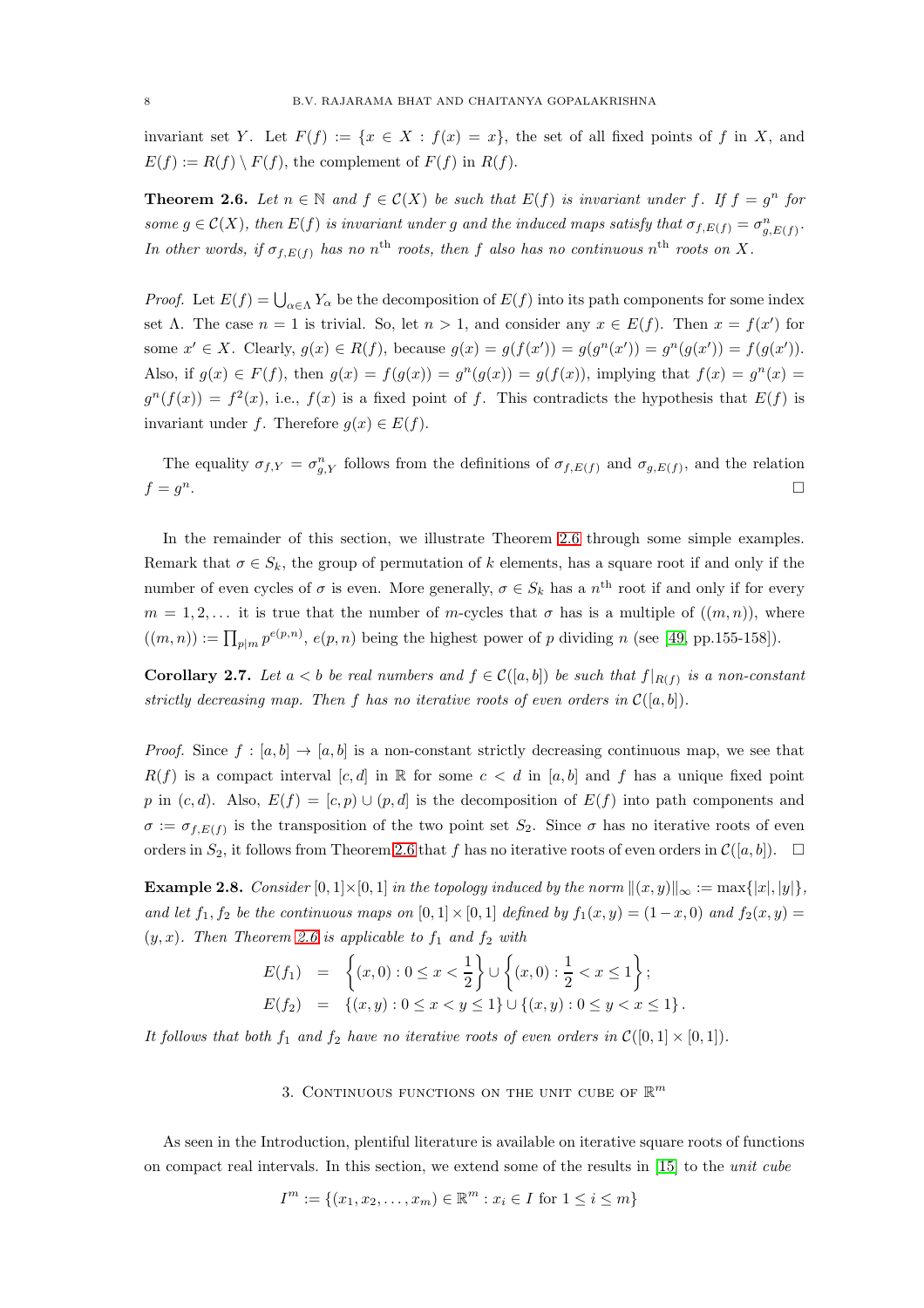considered in the metric induced by the norm

<span id="page-8-0"></span>
$$
||(x_1, x_2, \dots, x_m)||_{\infty} = \max\{|x_i| : 1 \le i \le m\},\tag{2}
$$

where  $I := [0, 1]$ . In studying iterative roots of continuous maps on intervals, one observes that it becomes essential to look at piecewise linear maps. Here we study their analogues in higher dimensions. It is convenient to have the following elementary notions and notations from the theory of simplicial complexes to present our proofs.

As defined in [\[10\]](#page-23-43), a set  $S = \{x_0, x_1, \ldots, x_k\}$  in  $\mathbb{R}^m$ , where  $k \geq 1$ , is said to be *geometrically* independent if the set  $\{x_1 - x_0, x_2 - x_0, \ldots, x_k - x_0\}$  is linearly independent in  $\mathbb{R}^m$ . Equivalently, S is geometrically independent if and only if for arbitrary reals  $\alpha_i$ , the equalities  $\sum_{i=0}^k \alpha_i x_i = 0$ and  $\sum_{i=0}^{k} \alpha_i = 0$  imply that  $\alpha_i = 0$  for all  $0 \le i \le k$ . A set having only one point is assumed to be geometrically independent. If  $S$  is geometrically independent, then there exists a unique k-dimensional hyperplane which passes through all the points of  $S$  and each point  $x$  on this hyperplane can be expressed uniquely as  $x = \sum_{i=0}^{k} \alpha_i x_i$  such that  $\sum_{i=0}^{k} \alpha_i = 1$ . The real numbers  $\alpha_0, \alpha_1, \ldots, \alpha_k$ , which are uniquely determined by S, are called the *barycentric coordinates* of the point  $x$  with respect to the set  $S$ .

Let  $S = \{x_0, x_1, \ldots, x_k\}$  be a geometrically independent set in  $\mathbb{R}^m$ , where  $0 \leq k \leq m$ . Then the k-dimensional geometric simplex or k-simplex spanned by S, denoted by  $\sigma$ , is defined as the set of all points  $x \in \mathbb{R}^m$  such that  $x = \sum_{i=0}^k \alpha_i x_i$ , where  $\sum_{i=0}^k \alpha_i = 1$  and  $\alpha_i \ge 0$  for all  $0 \le i \le k$ . Equivalently,  $\sigma$  is the convex hull of S. The points  $x_0, x_1, \ldots, x_k$  are called the vertices of  $\sigma$ , and we usually write  $\sigma = \langle x_0, x_1, \ldots, x_k \rangle$  to indicate that  $\sigma$  is the k-simplex with vertices  $x_0, x_1, \ldots, x_k$ . If  $\sigma = \langle x_0, x_1, \ldots, x_k \rangle$  is a k-simplex, then the set of those points of  $\sigma$  for which all barycentric coordinates are strictly positive, is called the *open k-simplex*  $\sigma$  (or the *interior* of  $\sigma$ ), and is denoted by  $\sigma^0$ . If  $\sigma$  is a p-simplex and  $\tau$  is a q-simplex in  $\mathbb{R}^m$  such that  $p \le q \le m$ , then we say that  $\sigma$  is a p-dimensional face (or simply a p-simplex) of  $\tau$  if each vertex of  $\sigma$  is also a vertex of  $\tau$ . If  $\sigma$  is a face of  $\tau$  with  $p < q$ , then  $\sigma$  is called a *proper face of*  $\tau$ . Any 0-dimensional face of a simplex is simply a vertex of the simplex and a 1-dimensional face of a simplex is usually called an *edge* of that simplex.

A finite (resp. countable) simplicial complex K is a finite (resp. countable) collection of simplices of  $\mathbb{R}^m$  satisfying the following conditions: (i) If  $\sigma \in \mathcal{K}$ , then all the faces of  $\sigma$  are in  $\mathcal{K}$ ; (ii) If  $\sigma, \tau \in \mathcal{K}$ , then either  $\sigma \cap \tau = \emptyset$  or  $\sigma \cap \tau$  is a common face of both  $\sigma$  and  $\tau$ . Let K be a finite simplicial complex and  $|\mathcal{K}| = \bigcup_{\sigma \in \mathcal{K}} \sigma$  be the union of all simplices of  $\mathcal{K}$ . Then  $|\mathcal{K}|$  is a topological space with the topology inherited from  $\mathbb{R}^m$ . The space  $|\mathcal{K}|$  is called the *geometric carrier* of  $\mathcal{K}$ . A topological subspace of  $\mathbb{R}^m$ , which is the geometric carrier of some finite simplicial complex, is called a *rectilinear polyhedron*. A topological space X is said to be a *polyhedron* if there exists a finite simplicial complex K such that  $|K|$  is homeomorphic to X. In this case, the space X is said to be *triangulable* and K is called a *triangulation* of X. A space X is said to be *countably triangulable* if there exists a countable triangulation of X, i.e., there exists a countable simplicial complex K of simplices of  $\mathbb{R}^m$  such that its geometric carrier  $|K|$  is homeomorphic to X. Further, we do not distinguish between X and its geometric carrier  $|\mathcal{K}|$  whenever  $X = |\mathcal{K}|$  for some (finite or countable) triangulation  $K$  of X, because in that case we always consider the identity map id to be the homeomorphism between  $|\mathcal{K}|$  and X.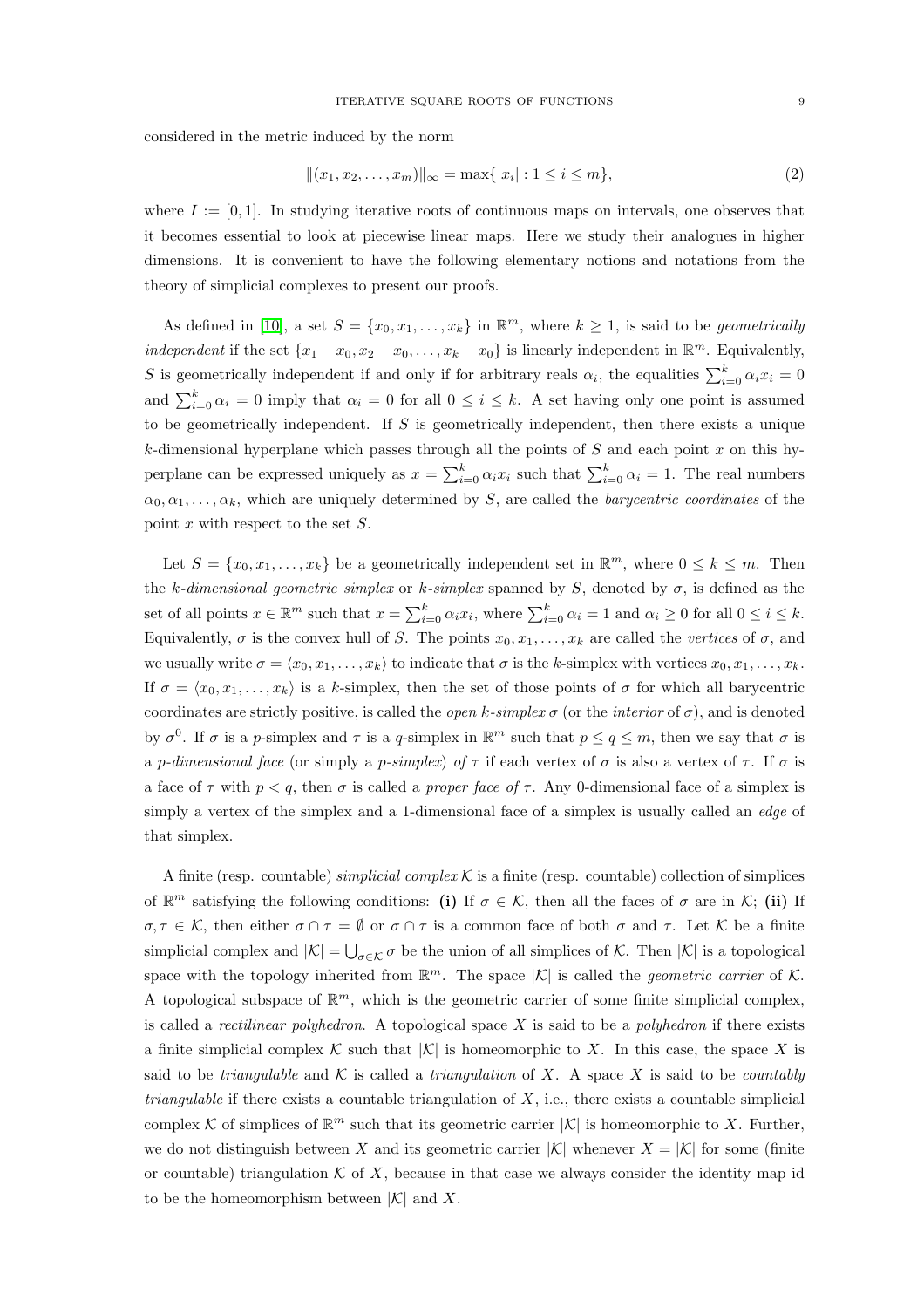If  $\sigma = \langle x_0, x_1, \ldots, x_k \rangle$  is a k-simplex in  $\mathbb{R}^m$ , then the point  $\sum_{i=0}^k \frac{1}{k+1}x_i$  is called the *barycentre* of  $\sigma$  and is denoted by  $\dot{\sigma}$ . In other words, barycentre of  $\sigma$  is that point of  $\sigma$  whose barycentric coordinates, with respect to each of the vertices of  $\sigma$ , are equal. Given a simplicial complex K, let  $\mathcal{K}^{(1)}$  be a simplicial complex whose vertices are barycentres of all simplices of  $\mathcal{K}$ , and for any distinct simplices  $\sigma_1, \sigma_2, \ldots, \sigma_k$  of  $\mathcal{K}, \langle \dot{\sigma_1}, \dot{\sigma_2}, \ldots, \dot{\sigma_k} \rangle$  is a simplex of  $\mathcal{K}^{(1)}$  if and only if  $\sigma_i$  is a face of  $\sigma_{i+1}$  for  $i = 0, 1, \ldots, k-1$ . Then  $\mathcal{K}^{(1)}$  is a simplicial complex and is called the *first barycentric* subdivision of K. By induction, we define  $l^{\text{th}}$  barycentric subdivision  $\mathcal{K}^{(l)}$  of K to be the first barycentric subdivision of  $\mathcal{K}^{(l-1)}$  for each  $l > 1$ . We also put  $\mathcal{K}^{(0)} = \mathcal{K}$  for convenience. For a simplicial complex K, we define the mesh of K, denoted by  $mesh(K)$ , as

 $mesh(K) = \max\{diam(\sigma) : \sigma \text{ is a simplex of } K\},\$ 

where  $diam(\sigma)$  denote the diameter of  $\sigma$ . Then  $\lim_{l\to\infty} mesh(\mathcal{K}^{(l)}) = 0$  for every non-empty simplicial complex  $K$ .

An  $f \in \mathcal{F}(\mathbb{R}^m)$  is said to be *affine linear* if  $f(\cdot) = T(\cdot) + z$  for some linear map  $T \in \mathcal{F}(\mathbb{R}^m)$  and  $z \in \mathbb{R}^m$ . Clearly, each affine linear map on  $\mathbb{R}^m$  is continuous. An affine linear map f is said to be of full rank if the associated linear map  $T$  is invertible. Note that full rank affine linear maps are open maps, i.e., they map open sets to open sets. They also map geometrically independent sets to geometrically independent sets. We sew affine linear maps on simplices piece by piece to get many continuous maps on  $\mathbb{R}^m$ .

An  $\mathbb{R}^m$ -valued function f on a subset X of  $\mathbb{R}^m$  is said to be *piecewise affine linear* (resp. countably piecewise affine linear) if  $X = |K|$  for some finite (resp. countable) simplicial complex K of simplices of  $\mathbb{R}^m$  and  $f|_{\sigma}$  is the restriction of some affine linear map  $\phi_{\sigma}$  on  $\mathbb{R}^m$  to  $\sigma$  for every  $\sigma \in \mathcal{K}$ . In this case we say that f is supported by the simplicial complex  $\mathcal{K}$ .

Here is a basic construction of piecewise affine linear maps that we use repetitively. Let  $K$  be a simplicial complex in  $\mathbb{R}^m$  and  $U = \{x_0, x_1, \ldots\}$  be its set of vertices ordered in some arbitrary way. Let  $V = \{y_0, y_1, \ldots\}$  be an ordered set of points in  $\mathbb{R}^m$ . Then we can define a  $\mathbb{R}^m$ -valued function  $f_{U,V}$  on  $|\mathcal{K}|$  satisfying  $f(x_j) = y_j$  for all  $j \in \mathbb{Z}_+$  as follows: If  $x \in |\mathcal{K}|$ , then x is in the interior of an unique k-simplex  $\langle x_{i_0}, x_{i_1}, \ldots, x_{i_k} \rangle$  in K for some  $0 \le k \le m$ . We write  $x = \sum_{j=0}^k \alpha_{i_j} x_{i_j}$  with  $\sum_{j=0}^{k} \alpha_{i_j} = 1$  and define

<span id="page-9-0"></span>
$$
f_{U,V}(x) = \sum_{j=0}^{k} \alpha_{i_j} y_{i_j}.
$$
 (3)

Clearly,  $f_{U,V}$  is a continuous piecewise affine linear map on  $|K|$  satisfying that  $f(x_j) = y_j$  for every  $j \in \mathbb{Z}_+$ . Furthermore, if  $|\mathcal{K}|$  is convex and  $y_j \in |\mathcal{K}|$  for every j, then  $f_{U,V}$  is a self-map of  $|\mathcal{K}|$ .

<span id="page-9-1"></span>**Lemma 3.1.** Let  $K$  and  $f_{U,V}$  be as described above.

- (i): If  $\sigma = \langle x_{i_0}, x_{i_1}, \ldots, x_{i_k} \rangle$  is a k-simplex in K and  $\{y_{i_0}, y_{i_1}, \ldots, y_{i_k}\}\$  is geometrically independent in  $\mathbb{R}^m$ , then  $f_{U,V}|_{\sigma}$  is injective and  $f(\sigma)^0 = f(\sigma^0)$ .
- (ii): If  $V = \{y_0, y_1, \ldots\}$  and  $W = \{z_0, z_1, \ldots\}$  are ordered sets in  $|K|$  such that  $||y_j z_j||_{\infty} \leq \eta$ for all  $j \in \mathbb{Z}_+$ , where  $\eta > 0$ , then  $||f_{U,V}(x) - f_{U,W}(x)||_{\infty} \leq \eta$  for all  $x \in |\mathcal{K}|$ .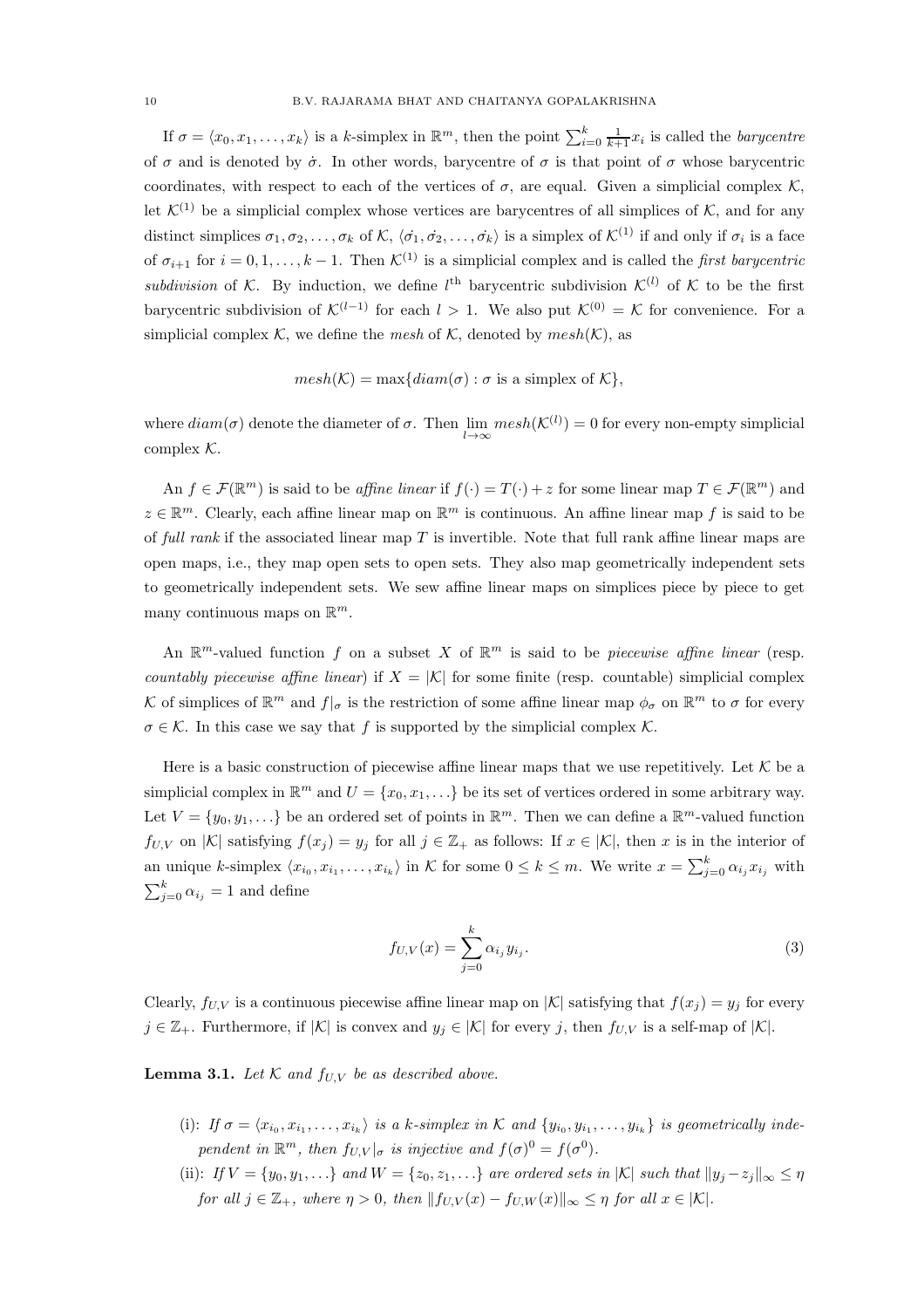*Proof.* The result (i) is trivial. For each  $x \in |\mathcal{K}|$ , by [\(3\)](#page-9-0) we have

$$
|| f_{U,V}(x) - f_{U,W}(x)||_{\infty} \leq \sum_{j=0}^{k} \alpha_{i_j} ||y_{i_j} - z_{i_j}||_{\infty} \leq \eta,
$$

proving result (ii).

**Lemma 3.2.** If  $f \in \mathcal{F}(\mathbb{R}^m)$  is an affine linear map such that  $f|_S = 0$  for a geometrically independent set  $S = \{x_0, x_1, \ldots, x_m\}$  of  $\mathbb{R}^m$ , then  $f = 0$  on  $\mathbb{R}^m$ .

*Proof.* Let  $f(\cdot) = T(\cdot) + z$  for some  $z \in \mathbb{R}^m$  and a linear map  $T \in \mathcal{F}(\mathbb{R}^m)$ . Since S is geometrically independent, we have  $B = \{x_1 - x_0, x_2 - x_0, \ldots, x_m - x_0\}$  is linearly independent, and therefore it is a Hamel basis for  $\mathbb{R}^m$ . To prove  $f = 0$ , consider any  $x \in \mathbb{R}^m$ . Then  $x = \sum_{j=1}^m \alpha_j (x_j - x_0)$  for some  $\alpha_1, \alpha_2, \ldots, \alpha_m \in \mathbb{R}$ , implying that

$$
f(x) = T\left(\sum_{j=1}^{m} \alpha_j (x_j - x_0)\right) + z
$$
  
= 
$$
\sum_{j=1}^{m} \alpha_j T(x_j) - \sum_{j=1}^{m} \alpha_j T(x_0) + z
$$
  
= 
$$
\sum_{j=1}^{m} \alpha_j (-z) - \sum_{j=1}^{m} \alpha_j (-z) + z = z.
$$

In particular,  $f(x_0) = z$ , and therefore we get that  $z = 0$ . Hence  $f = 0$  on  $\mathbb{R}^m$ .  $m$ .

Using the above lemma, we can deduce the following result on uniqueness of affine linear maps.

**Corollary 3.3.** If  $f_1, f_2 \in \mathcal{F}(\mathbb{R}^m)$  are affine linear maps such that  $f_1|_{\sigma} = f_2|_{\sigma}$  for some m-simplex  $\sigma \in \mathcal{K}$ , then  $f_1 = f_2$  on  $\mathbb{R}^m$ . Consequently, if  $f_1|_U = f_2|_U$  for some open subset U of  $\mathbb{R}^m$ , then  $f_1 = f_2$  on  $\mathbb{R}^m$ .

*Proof.* Follows from the above lemma, because  $f_1 - f_2$  is an affine linear map on  $\mathbb{R}^m$  that vanishes on the geometrically independent set of all vertices of  $\sigma$ .

<span id="page-10-0"></span>**Corollary 3.4.** Let  $f \in \mathcal{F}(\mathbb{R}^m)$  be an affine linear map and  $\sigma$  be an m-simplex in  $\mathbb{R}^m$  with vertices  $x_0, x_1, \ldots, x_m$  such that  $y_0, y_1, \ldots, y_m$  are geometrically independent in  $\mathbb{R}^m$ , where  $y_j = f(x_j)$  for all  $0 \leq j \leq m$ . Then the following statements are true.

- (i):  $f(U)$  is open for every open set U in the interior of  $\sigma$ .
- (ii): f maps geometrically independent subsets of  $\mathbb{R}^m$  to geometrically independent subsets.
- (iii): If  $y_j \neq x_j$  for some  $0 \leq j \leq m$  and  $\{v_0, v_1, \ldots, v_m\}$  is a geometrically independent subset of  $\sigma$ , then there exists at least one j such that  $f(v_i) \neq v_j$ .

*Proof.* Results (i) and (ii) are trivially true, because geometric independence of  $\{y_0, y_1, \ldots, y_m\}$ implies that f is of full rank. If  $f(v_j) = v_j$  for all  $0 \le j \le m$ , then  $f = id$  on  $\mathbb{R}^m$ , implying that  $x_j = f(x_j) = y_j$  for all  $0 \le j \le m$ . Therefore (iii) follows.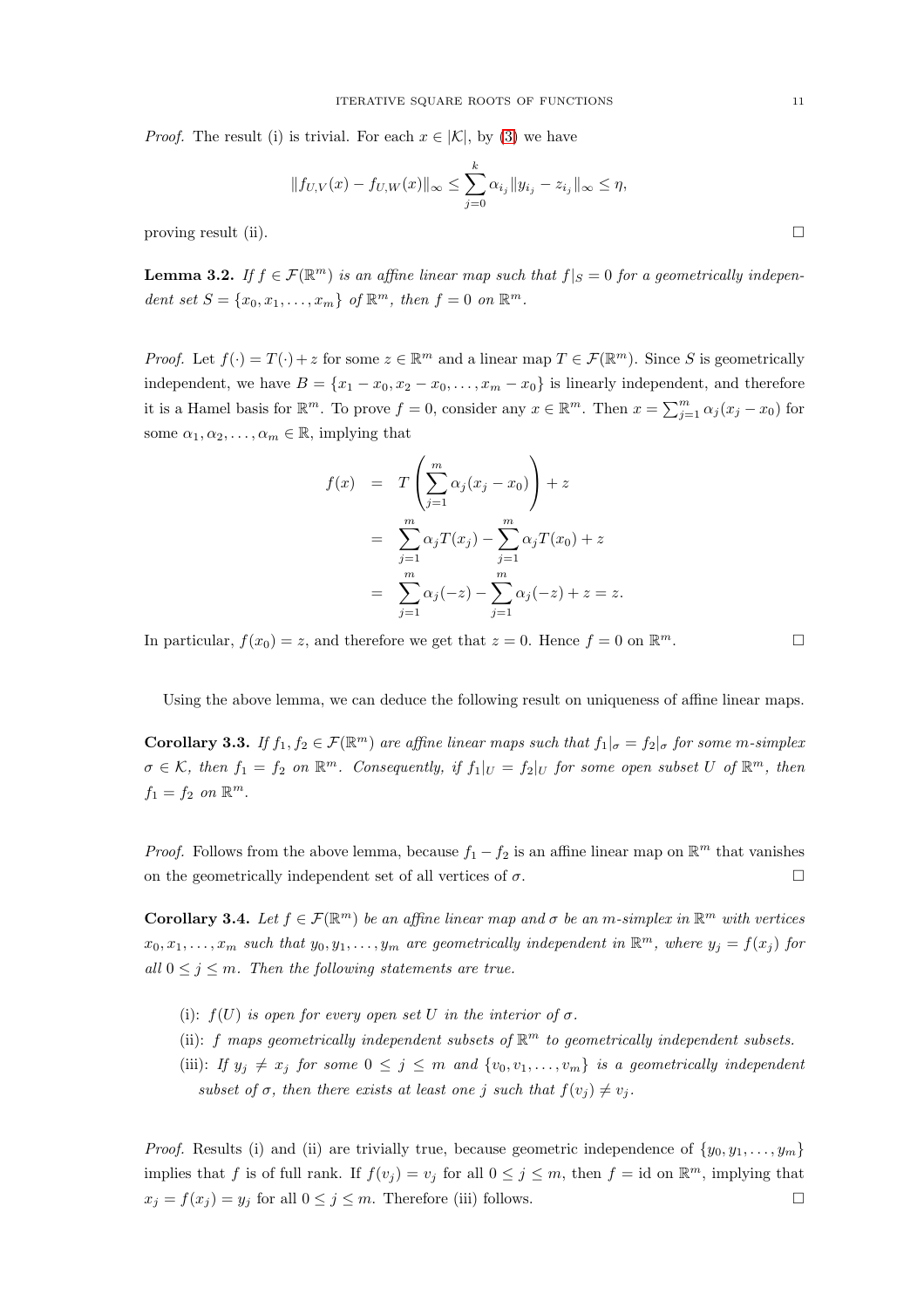For each subset S of  $\mathbb{R}^m$ , let

$$
\text{Aff}(S) := \left\{ \sum_{j=1}^{l} \alpha_j x_j : x_j \in S \text{ for } 1 \leq j \leq l \text{ and } \sum_{j=1}^{l} \alpha_j = 1 \right\}
$$

and

$$
\text{Aff}_0(S) := \left\{ \sum_{j=1}^l \alpha_j x_j : x_j \in S \text{ for } 1 \le j \le l \text{ and } \sum_{j=1}^l \alpha_j = 0 \right\}.
$$

Then  $\text{Aff}_0(S)$  is a vector subspace of  $\mathbb{R}^m$  and  $\text{Aff}(S) = \text{Aff}_0(S) + x$  for some  $x \in S$ , where  $Aff_0(S)+x := \{y+x : y \in Aff_0(S)\}.$  We say that  $Aff(S)$  has dimension k, written as  $dim(Aff(S)) =$ k, if  $\text{Aff}_0(S)$  is a k-dimensional vector subspace of  $\mathbb{R}^m$ . A point  $z \in \mathbb{R}^m$  is said to be *geometrically* independent of S if  $z \notin Aff(S)$ . Then it is clear that z is geometrically independent of S if and only if 0 is geometrically independent of  $S - z$ .

<span id="page-11-0"></span>**Lemma 3.5.** Let S be a countable subset of  $\mathbb{R}^m$ . Then for each  $z \in \mathbb{R}^m$  and  $\zeta > 0$ , there exists a  $y \in B_{\zeta}(z)$  such that y is geometrically independent of Z for all subset Z of S such that  $\#Z \leq m$ .

*Proof.* Since  $dim(\text{Aff}(Z)) \leq m-1$ , clearly  $\text{Aff}(Z) \bigcap (B_{\frac{\zeta}{2}}(z))$  is a nowhere dense subset of the complete metric space  $(B_{\frac{\zeta}{2}}(z))$  for each subset Z of S such that  $\#Z \leq m$ . Therefore by Baire category theorem, we have

$$
\overline{(B_{\frac{\zeta}{2}}(z))} \neq \bigcup \left( \text{Aff}(Z) \bigcap \overline{(B_{\frac{\zeta}{2}}(z))} \right),
$$

where the union is taken over all subsets Z of S such that  $#Z \n\t\leq m$ . Hence there exists a  $y \in (B_{\frac{\zeta}{2}}(z))$  such that y is geometrically independent of Z for all subset Z of S such that  $\#Z \leq m$ . Since  $\overline{(B_{\frac{\zeta}{2}}(z))} \subseteq B_{\zeta}(z)$ , the result follows.

<span id="page-11-1"></span>**Lemma 3.6.** Let  $z_1, z_2, \ldots$  be a sequence of points in  $\mathbb{R}^m$  and  $\zeta_1, \zeta_2, \ldots$  be a sequence of positive reals. Then there exists a sequence  $y_1, y_2, \ldots$  in  $\mathbb{R}^m$  such that  $y_j \in B_{\zeta_j}(z_j)$  for each  $j \in \mathbb{N}$  and every subset Z of  $S = \{y_1, y_2, ...\}$  with  $#Z \leq m+1$  is geometrically independent.

*Proof.* Given  $z_1 \in \mathbb{R}^m$  and  $\zeta_1 > 0$ , consider any  $y_1 \in B_{\zeta_1}(z_1)$  such that  $y_1 \neq z_1$ . Then clearly any subset Z of  $S_1 = \{y_1\}$  with  $\#Z \leq m+1$  is geometrically independent. Next, by induction, suppose that  $k > 1$ , and there exist  $y_1, y_2, \ldots, y_k \in \mathbb{R}^m$  with  $y_j \in B_{\zeta_j}(z_j)$  for  $1 \leq j \leq k$  such that Z is geometrically independent for all subsets Z of  $S_k = \{y_1, y_2, \ldots, y_k\}$  with  $\#Z \leq m+1$ . Then by Lemma [3.5](#page-11-0) there exists  $y_{k+1} \in B_{\zeta_{k+1}}(z_{k+1})$  such that  $y_{k+1}$  is geometrically independent of Z for all subset Z of  $S_k$  such that  $\#Z \leq m$ . This implies that Z is geometrically independent for all subset Z of  $S_{k+1}$  such that  $\#Z \leq m+1$ , proving the result for  $k+1$ . Thus, continuing the above process we get a sequence  $y_1, y_2, \ldots$  in  $\mathbb{R}^m$  such that  $y_j \in B_{\zeta_j}(z_j)$  for each  $j \in \mathbb{N}$  satisfying the desired property.

In addition to the above notions and results on simplicial complexes, we need the following lemma to prove our results.

<span id="page-11-2"></span>**Lemma 3.7.** Let X be a metric space with metric d and  $f \in \mathcal{C}(X)$ . If  $x \in X$  is not a fixed point of f, then there exists an open set V in X containing x such that  $f^{-1}(V) \cap V = \emptyset$  and  $f(V) \cap V = \emptyset$ .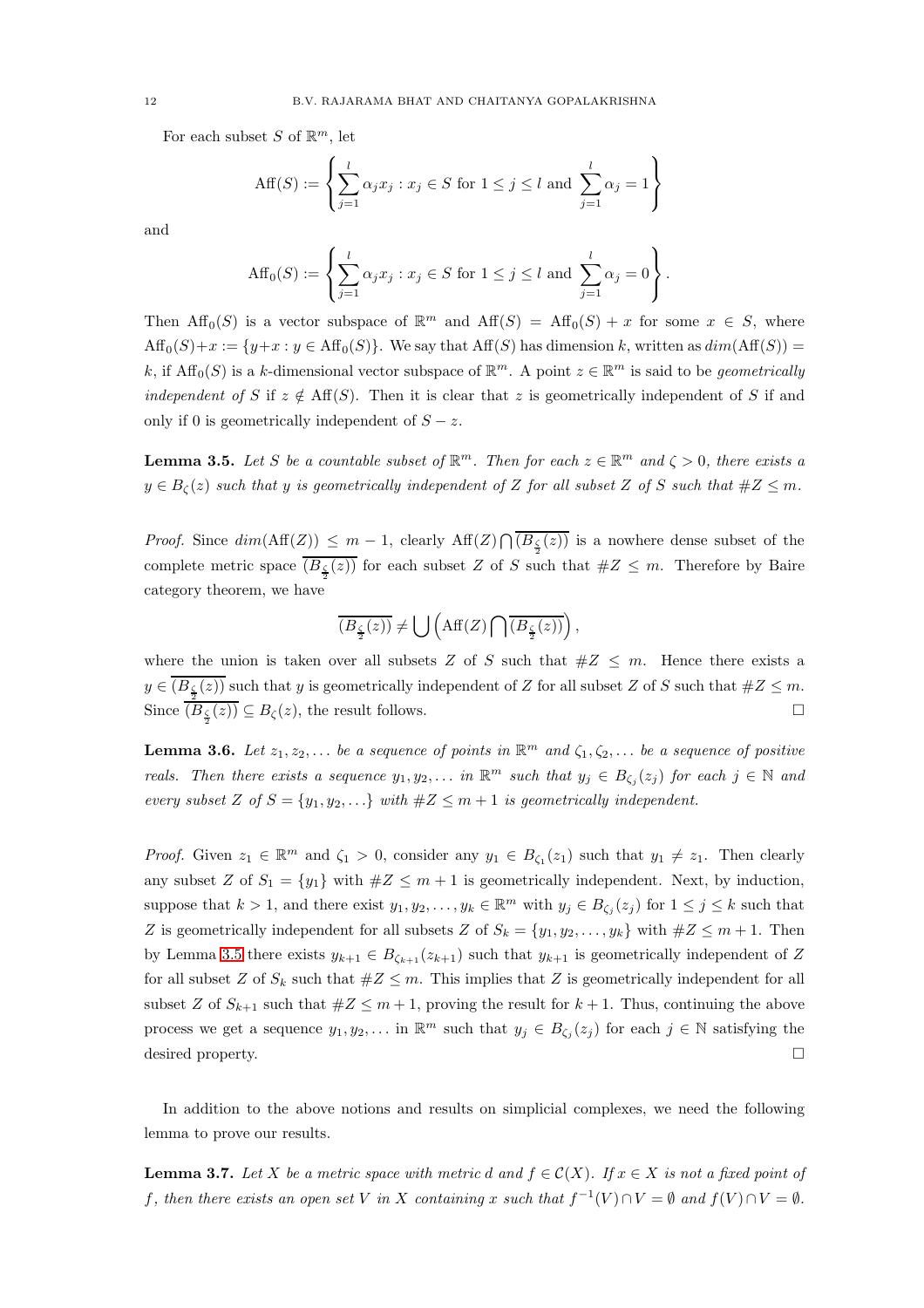*Proof.* Let  $\epsilon = d(x, f(x))$ . Since  $f(x) \neq x$ , clearly  $\epsilon > 0$ . Since f is continuous at x, there exists  $\delta > 0$  with  $\delta < \frac{\epsilon}{4}$  such that

<span id="page-12-1"></span>
$$
d(f(x), f(y)) < \frac{\epsilon}{4} \text{ whenever } y \in X \text{ with } d(x, y) < \delta. \tag{4}
$$

Let  $V := B_{\frac{\delta}{2}}(x)$ .

**Claim:**  $f^{-1}(V) \cap V = \emptyset$  and  $f(V) \cap V = \emptyset$ .

Suppose that  $y \in f^{-1}(V) \cap V$ . Then  $f(y) \in V$ , implying that  $d(y, f(y)) \leq d(y, x) + d(x, f(y))$ δ. Also, by [\(4\)](#page-12-1) we have  $d(f(x), f(y)) < \frac{\epsilon}{4}$ . Therefore  $\epsilon = d(x, f(x)) \leq d(x, y) + d(y, f(y)) +$  $d(f(y), f(x)) < \frac{3\epsilon}{4}$  is a contradiction. Next, suppose that  $y \in f(V) \cap V$ . Then  $y = f(z)$  for some  $z \in V$ . Therefore, by [\(4\)](#page-12-1) we have  $d(f(x), y) < \frac{\epsilon}{4}$ , implying that  $\epsilon = d(x, f(x)) \leq d(x, y) +$  $d(y, f(x)) < \frac{\epsilon}{2}$ , which is a contradiction. Thus the claim holds, and the result follows.

Having the above machinery, we are ready to prove our desired results.

<span id="page-12-0"></span>**Theorem 3.8.** If  $h \in \mathcal{C}(I^m)$ , then for each  $\epsilon > 0$  the ball  $B_{\epsilon}(h)$  of radius  $\epsilon$  around h contains a map f having no (even discontinuous) iterative square roots on  $I^m$ . In particular,  $\mathcal{W}(2;I^m)$  does not contain any ball of  $\mathcal{C}(I^m)$ .

*Proof.* Let  $h \in \mathcal{C}(I^m)$  and  $\epsilon > 0$  be arbitrary. Our strategy to prove the existence of an  $f \in B_{\epsilon}(h)$ with no square roots is to make use of Theorem [2.4,](#page-5-0) and we construct this  $f$  in a few steps.

Step 1: Construct a piecewise affine linear map  $f_0 \in B_{\epsilon}(h)$  supported by some suitable triangulation  $\mathcal{K}$  of  $I^m$ .

Since h is uniformly continuous on  $I^m$ , there exists a  $\delta > 0$  such that

<span id="page-12-2"></span>
$$
||h(x) - h(y)||_{\infty} < \frac{\epsilon}{10} \text{ whenever } x, y \in I^m \text{ with } ||x - y||_{\infty} < \delta.
$$
 (5)

Being a polyhedron,  $I^m$  is triangulable. Consider a triangulation K of  $I^m$  with vertices  $x_0, x_1, x_2, \ldots, x_r$ such that  $||x_{i_0} - x_{i_1}||_{\infty} < \frac{\delta}{4}$  for all 2-simplex  $\langle x_{i_0}, x_{i_1} \rangle$  of  $\sigma$  and for all m-simplex  $\sigma \in \mathcal{K}$ . Choose  $y_0, y_1, y_2, \ldots, y_r \in I^m$  inductively such that  $y_j \neq x_j$  and

<span id="page-12-3"></span>
$$
||h(x_j) - y_j||_{\infty} < \frac{\epsilon}{20} \text{ for all } 0 \le j \le r,
$$
\n<sup>(6)</sup>

and  $\{y_{i_0}, y_{i_1}, \ldots, y_{i_m}\}\$ is geometrically independent whenever  $\langle x_{i_0}, x_{i_1}, \ldots, x_{i_m}\rangle \in \mathcal{K}$  for  $0 \leq$  $i_0, i_1, \ldots, i_m \leq r$ . This is possible by Lemma [3.6.](#page-11-1) Here, while choosing  $y_j$ 's with  $y_j \in B_{\frac{\epsilon}{20}}(h(x_j))$ for  $0 \leq j \leq r$  satisfying the geometric independence condition, we have some additional restrictions to fulfill, viz.  $y_j \neq x_j$  and  $y_j \in I^m$  for all  $0 \leq j \leq r$ . However, the Baire category theorem provides this flexibility as there are plenty of vectors to choose from. Then

$$
||y_{i_0} - y_{i_1}||_{\infty} \le ||y_{i_0} - h(x_{i_0})||_{\infty} + ||h(x_{i_0}) - h(x_{i_1})||_{\infty} + ||h(x_{i_1}) - y_{i_1}||_{\infty}
$$
  

$$
< \frac{\epsilon}{20} + \frac{\epsilon}{10} + \frac{\epsilon}{20} = \frac{\epsilon}{5}
$$
 (7)

whenever  $\langle x_{i_0}, x_{i_1} \rangle$  is a 2-simplex of  $\sigma$  for all m-simplex  $\sigma \in \mathcal{K}$ . Let  $f_0 : |\mathcal{K}| = I^m \to I^m$  be the map  $f_{U,V}$  defined as in [\(3\)](#page-9-0), where U and V are the ordered sets  $\{x_0, x_1, \ldots, x_r\}$  and  $\{y_0, y_1, \ldots, y_r\}$ , respectively. Then  $f_0$  is a continuous piecewise affine linear self-map of  $I^m$  satisfying that  $f_0(x_j)$  =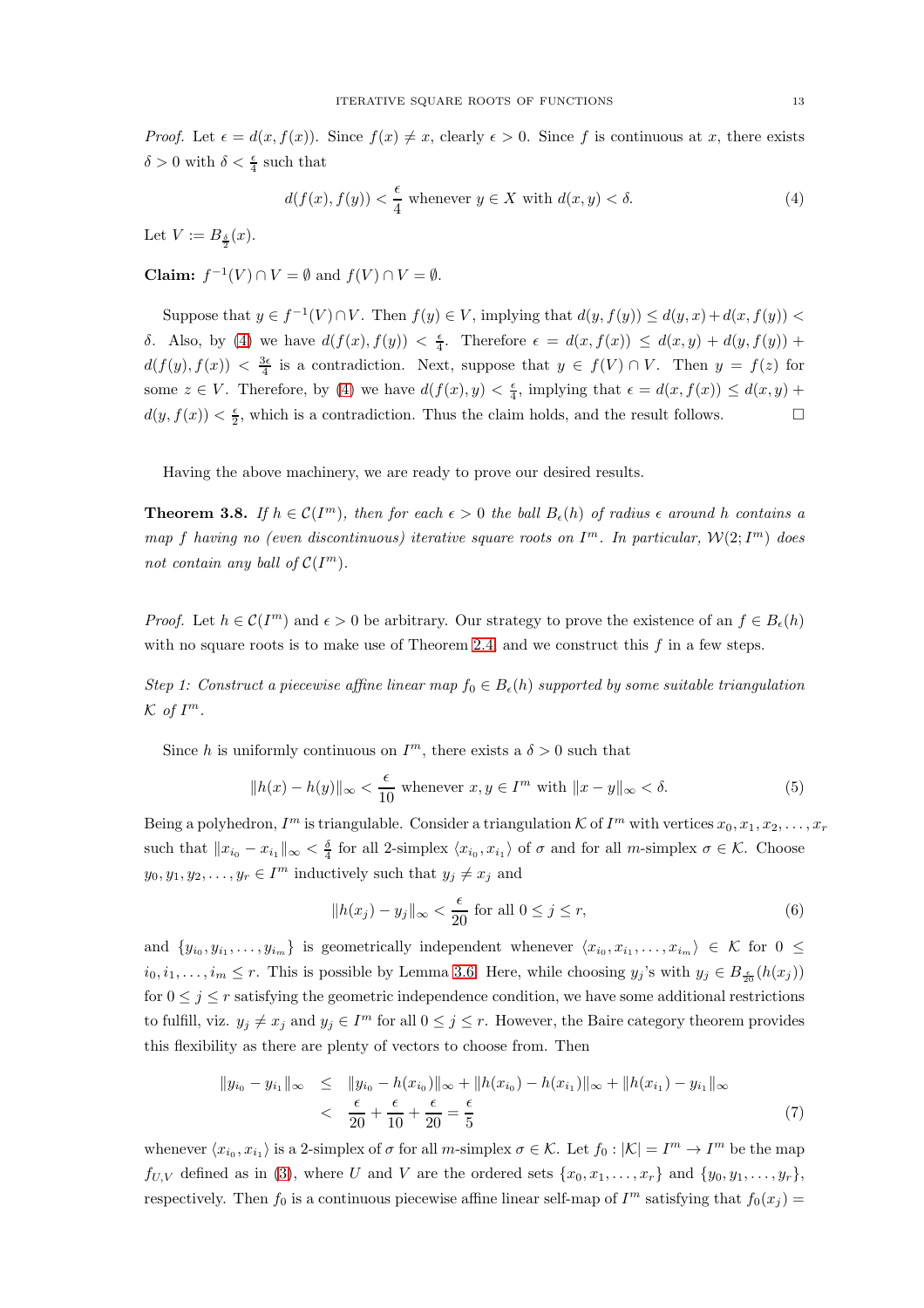y<sub>j</sub> for all  $0 \le j \le r$ . Also, by using result (i) of Lemma [3.1,](#page-9-1) we have  $R(f_0)^0 \neq \emptyset$  and  $f_0|_{\sigma}$  is injective for all  $\sigma \in \mathcal{K}$ . Further,

<span id="page-13-0"></span>
$$
diam(f_0(\sigma)) < \frac{\epsilon}{5} \text{ for all } \sigma \in \mathcal{K}.
$$
 (8)

Claim:  $\rho(f_0, h) < \frac{\epsilon}{6}$ .

Consider an arbitrary  $x \in I^m$ . Then x is in the interior of some unique k-simplex  $\langle x_{i_0}, x_{i_1}, \ldots, x_{i_k} \rangle$ in K for some  $0 \le k \le m$ . Let  $x = \sum_{j=0}^k \alpha_{i_j} x_{i_j}$  with  $\sum_{j=0}^k \alpha_{i_j} = 1$ . Then by [\(5\)](#page-12-2) and [\(6\)](#page-12-3), we have

<span id="page-13-1"></span>
$$
||f_0(x) - h(x)||_{\infty} = \left\| \sum_{j=0}^{k} \alpha_{i_j} y_{i_j} - \sum_{j=0}^{k} \alpha_{i_j} h(x) \right\|_{\infty}
$$
  
\n
$$
\leq \sum_{j=0}^{k} \alpha_{i_j} \left\{ ||y_{i_j} - h(x_{i_j})||_{\infty} + ||h(x_{i_j}) - h(x)||_{\infty} \right\}
$$
  
\n
$$
< \frac{\epsilon}{20} + \frac{\epsilon}{10}
$$
  
\n
$$
< \frac{\epsilon}{6}, \tag{9}
$$

since  $||x - x_{i_j}||_{\infty} \leq \text{diam}(\langle x_{i_0}, x_{i_1}, \ldots, x_{i_k} \rangle) < \frac{\delta}{4}$  for  $0 \leq j \leq k$ . This proves the claim and Step 1 follows.

Step 2: Obtain an m-simplex  $\Delta \in \mathcal{K}$  containing a non-empty open set  $Y \subseteq \Delta^0 \cap R(f_0)^0$  such that  $f_0(Y) \subseteq \Delta_1^0$  for some m-simplex  $\Delta_1$  in K.

Consider any m-simplex  $\sigma = \langle x_{i_0}, x_{i_1}, \ldots, x_{i_m} \rangle$  in K. Since  $\{y_{i_0}, y_{i_1}, \ldots, y_{i_m}\}\$ is geometrically independent by construction, we have  $f_0(U)$  is open in  $I^m$  for each open set U in  $\sigma^0$ . Choose a non-empty open subset  $Y_0$  of  $f(\sigma)^0$  so small that  $Y_0 \subseteq \Delta^0$  for some *m*-simplex  $\Delta \in \mathcal{K}$ . Then  $f_0(Y_0)$  has non-empty interior. Again, choose a sufficiently small non-empty open subset Y of  $Y_0$ such that  $f_0(Y) \subseteq \Delta_1$  for some m-simplex  $\Delta_1 \in \mathcal{K}$ . This completes the proof of Step 2.

Step 3: Show that there exists a barycentric subdivision  $\mathcal{K}^{(s)}$  of K for some  $s \in \mathbb{N}$  with an msimplex  $\sigma_0 \in \mathcal{K}^{(s)}$  such that  $\sigma_0 \subseteq Y$ , and  $f_0^{-1}(\sigma_0) \cap \sigma = \emptyset$  and  $f_0(\sigma_0) \cap \sigma = \emptyset$  for all  $\sigma \in \mathcal{K}^{(s)}$  with  $\sigma \cap \sigma_0 \neq \emptyset$ .

Since  $y_j \neq x_j$  for all  $0 \leq j \leq r$ , by Corollary [3.4](#page-10-0) we have  $f_0(z_0) \neq z_0$  for some  $z_0 \in Y$ . Choose an open set W in  $I^m$  such that  $z_0 \in W \subseteq Y$  and  $f_0(x) \neq x$  for all  $x \in W$ . Then using Lemma [3.7,](#page-11-2) we get an open set V in  $I^m$  with  $z_0 \in V \subseteq W$  such that  $f_0^{-1}(V) \cap V = \emptyset$  and  $f_0(V) \cap V = \emptyset$ . Perform a barycentric subdivision of K of order s so large that V contains an  $m$ -simplex  $\sigma_0 \in \mathcal{K}^{(s)}$ and all m-simplices  $\sigma \in \mathcal{K}^{(s)}$  adjacent to it, i.e.,  $\sigma \subseteq V$  for all m-simplices  $\sigma \in \mathcal{K}^{(s)}$  such that  $\sigma \cap \sigma_0 \neq \emptyset$ . Since  $\lim_{l \to \infty} mesh(\mathcal{K}^{(l)}) = 0$ , it is possible to obtain such a subdivision of K. This completes the proof of Step 3.

Step 4: Modify  $f_0$  slightly to get a new piecewise affine linear map  $f \in B_\epsilon(h)$  that is constant on σ0.

To retain continuity, when we modify  $f_0$  on  $\sigma_0$ , we must also modify it on all m-simplices in  $\mathcal{K}^{(s)}$ adjacent to it. Let  $A := \bigcup_{j=0}^p \sigma_j$ , where  $\sigma_j$  is precisely an m-simplex in  $\mathcal{K}^{(s)}$  such that  $\sigma_j \cap \sigma_0 \neq \emptyset$ for all  $0 \leq j \leq p$ . Then, it is clear that  $A \subseteq V \subseteq \Delta^0$ .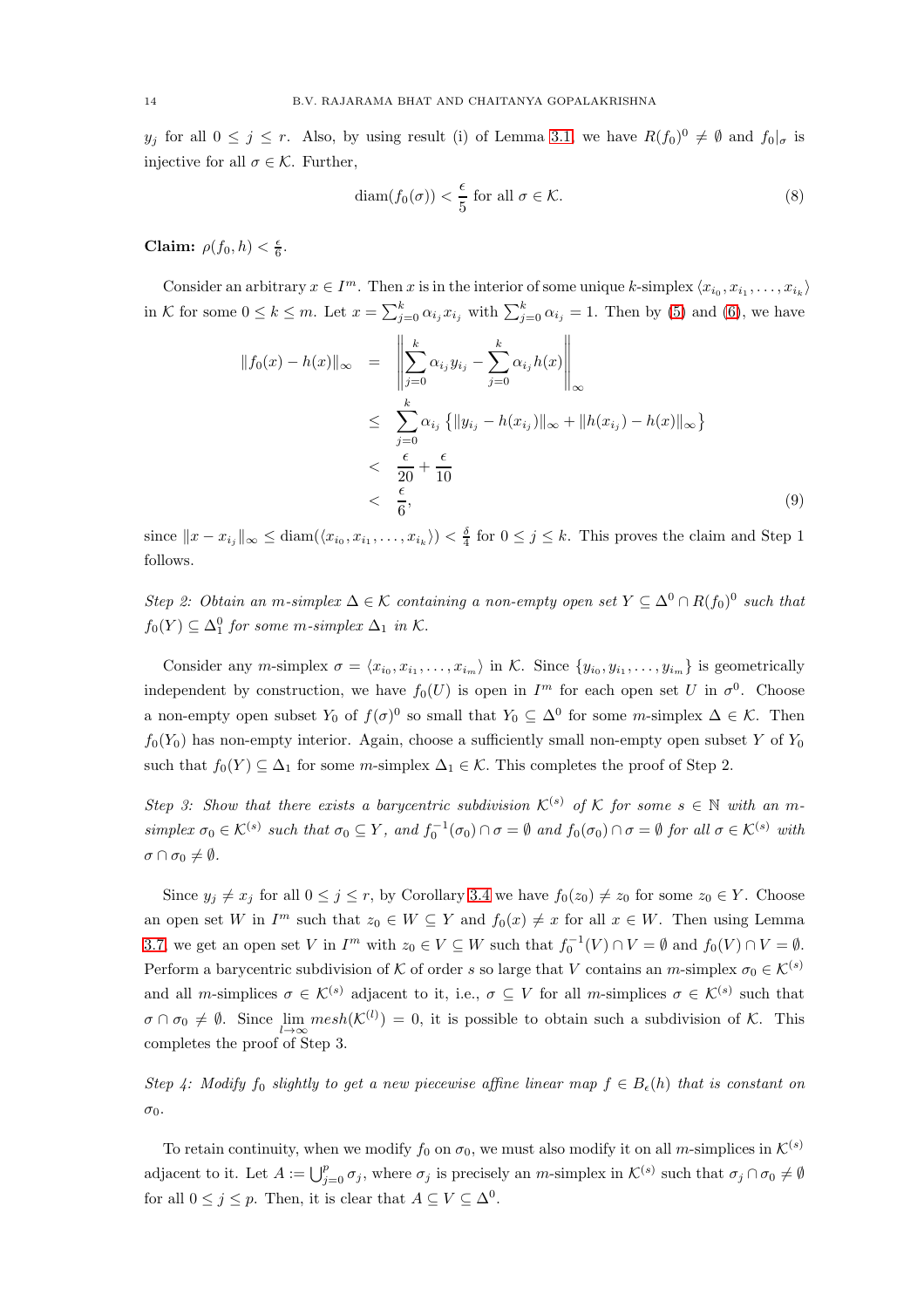Let the vertices of  $\sigma_0$  be  $u_0, \ldots, u_{m-1}$  and  $u_m$ , and let  $v_j := f_0(u_j)$  for all  $0 \le j \le m$ . Then  $v_j \neq u_j$  for all  $0 \leq j \leq m$ , because  $u_j \in V$  for all  $0 \leq j \leq m$  and  $f_0(V) \cap V = \emptyset$ . Also, since  $u_0, u_1, \ldots, u_m$  are geometrically independent vectors in  $\Delta$ , by result (ii) of Corollary [3.4,](#page-10-0) we see that  $v_0, \ldots, v_m$  are geometrically independent. Further, they are all contained in the interior of a single simplex  $\Delta_1$  of K by Step 2. Hence, by result (iii) of Corollary [3.4,](#page-10-0) it follows that  $f_0(v_j) \neq v_j$ for some  $0 \leq j \leq m$ . Without loss of generality, we assume that  $f_0(v_0) \neq v_0$ .

Extend  $\{u_0, \ldots, u_m\}$  to  $\{u_0, \ldots, u_k\}$  with  $k > m$  to include the vertices of all the simplices of  $\mathcal{K}^{(s)}$ , and let  $v_j := f_0(u_j)$  for all  $0 \leq j \leq k$ . Now, define f by

$$
f(u_j) = \begin{cases} v_0 & \text{if } 0 \le j \le m, \\ v_j & \text{if } m < j \le k, \end{cases}
$$

and extend it piecewise affine linearly to whole of  $|\mathcal{K}^{(s)}| = I^m$ . Then  $f_0$  gets modified only on A and  $f(x) = v_0$  for all  $x \in \sigma_0$ .

Consider an arbitrary  $x \in A$ . Then  $x \in \sigma_j$  for some  $0 \leq j \leq p$ . Let  $\sigma_j = \langle u_{j_0}, u_{j_1}, \ldots, u_{j_m} \rangle$  and  $x = \sum_{i=0}^{m} \alpha_{j_i} u_{j_i}$  with  $\sum_{i=0}^{m} \alpha_{j_i} = 1$ . Then by [\(8\)](#page-13-0), we have

$$
||f(x) - f_0(x)||_{\infty} \le \sum_{i=0}^{m} \alpha_{j_i} ||f(u_{j_i}) - f_0(u_{j_i})||_{\infty} \le \sum_{i=0}^{m} \alpha_{j_i} \text{diam} f_0(\Delta) < \frac{\epsilon}{5}
$$

implying by [\(9\)](#page-13-1) that

$$
||f(x) - h(x)||_{\infty} \le ||f(x) - f_0(x)||_{\infty} + ||f_0(x) - h(x)||_{\infty} < \frac{\epsilon}{5} + \frac{\epsilon}{6} < \frac{\epsilon}{2}.
$$

Therefore  $f \in B_{\epsilon}(h)$  and the proof of Step 4 is completed.

Step 5. Prove that f has no square roots in  $\mathcal{C}(I^m)$ .

Since  $A \subseteq V$ ,  $f = f_0$  on  $A^c$ , and  $f_0(V) \cap V = \emptyset$ , we see that  $f(v_0) \neq v_0$ . Also, by Step 3, we have  $f_0^{-1}(\sigma_0) \cap \sigma = \emptyset$  for all  $\sigma \in \mathcal{K}^{(s)}$  with  $\sigma \cap \sigma_0 \neq \emptyset$ , implying that  $f = f_0$  on  $f_0^{-1}(\sigma_0)$ . Further,  $f_0^{-1}(\sigma_0)$  is infinite, since  $\sigma_0$  is infinite and  $\sigma_0 \subseteq R(f_0)^0$ . Therefore, as  $f^{-2}(v_0) \supseteq f^{-1}(f^{-1}(v_0)) \supseteq$  $f^{-1}(\sigma_0) \supseteq f_0^{-1}(\sigma_0)$ , it follows that  $f^{-2}(v_0)$  is infinite. Moreover,  $f|_{\sigma}$  is injective for every  $\sigma \in \mathcal{K}^{(s)}$ with  $\sigma \neq \sigma_0$  by result (i) of Lemma [3.1,](#page-9-1) and hence  $f^{-1}(x)$  is finite for all  $x \neq v_0$  in  $I^m$ . Thus, f satisfies the conditions of Case (ii) of Theorem [2.4,](#page-5-0) proving that it has no square roots in  $\mathcal{C}(I^m)$ .  $\Box$ 

<span id="page-14-0"></span>**Theorem 3.9.** Let  $h \in \mathcal{C}(I^m)$  be such that  $h(x_0) = x_0$  for some  $x_0 \in \partial I^m$ . Then for each  $\epsilon > 0$ the ball  $B_{\epsilon}(h)$  of radius  $\epsilon$  around h contains a map f having a continuous iterative square root on  $I^m$ . In other words, the closure of  $\mathcal{W}(2;I^m)$  contains all maps in  $\mathcal{C}(I^m)$  that have a fixed point on the boundary of  $I^m$ .

*Proof.* Let  $h \in \mathcal{C}(I^m)$  be such that  $h(x_0) = x_0$  for some  $x_0 \in \partial I^m$ . In view of Step 1 of Theorem [3.8,](#page-12-0) without loss of generality, we assume that h is piecewise affine linear on  $I<sup>m</sup>$ . Since h is uniformly continuous on  $I^m$ , there is a  $\delta$  with  $0 < \delta < \frac{\epsilon}{4}$  such that

<span id="page-14-1"></span>
$$
||h(x) - h(y)||_{\infty} < \frac{\epsilon}{4} \text{ whenever } x, y \in I^m \text{ with } ||x - y||_{\infty} < \delta. \tag{10}
$$

Consider a triangulation K of  $I^m$  with vertices  $x_0, x_1, x_2, \ldots, x_r$  such that  $||x_{i_0} - x_{i_1}||_{\infty} < \frac{\delta}{4}$  for all 2-simplices  $\langle x_{i_0}, x_{i_1} \rangle$  of  $\sigma$  and for all m-simplex  $\sigma \in \mathcal{K}$ . Let  $y_j := h(x_j)$  for all  $0 \leq j \leq r$ and  $\sigma_0 = \langle x_0, x_1, \ldots, x_m \rangle$  be an m-simplex in K having  $x_0$  as a vertex. Let  $\phi : I^m \to I^m$  be a homeomorphism such that  $\phi(\sigma_0) = \overline{I^m \setminus \sigma_0}$ ,  $\phi(\overline{I^m \setminus \sigma_0}) = \sigma_0$ ,  $\phi = id$  on  $\partial \sigma_0 \cap \partial (I^m \setminus \sigma_0)$ , and

,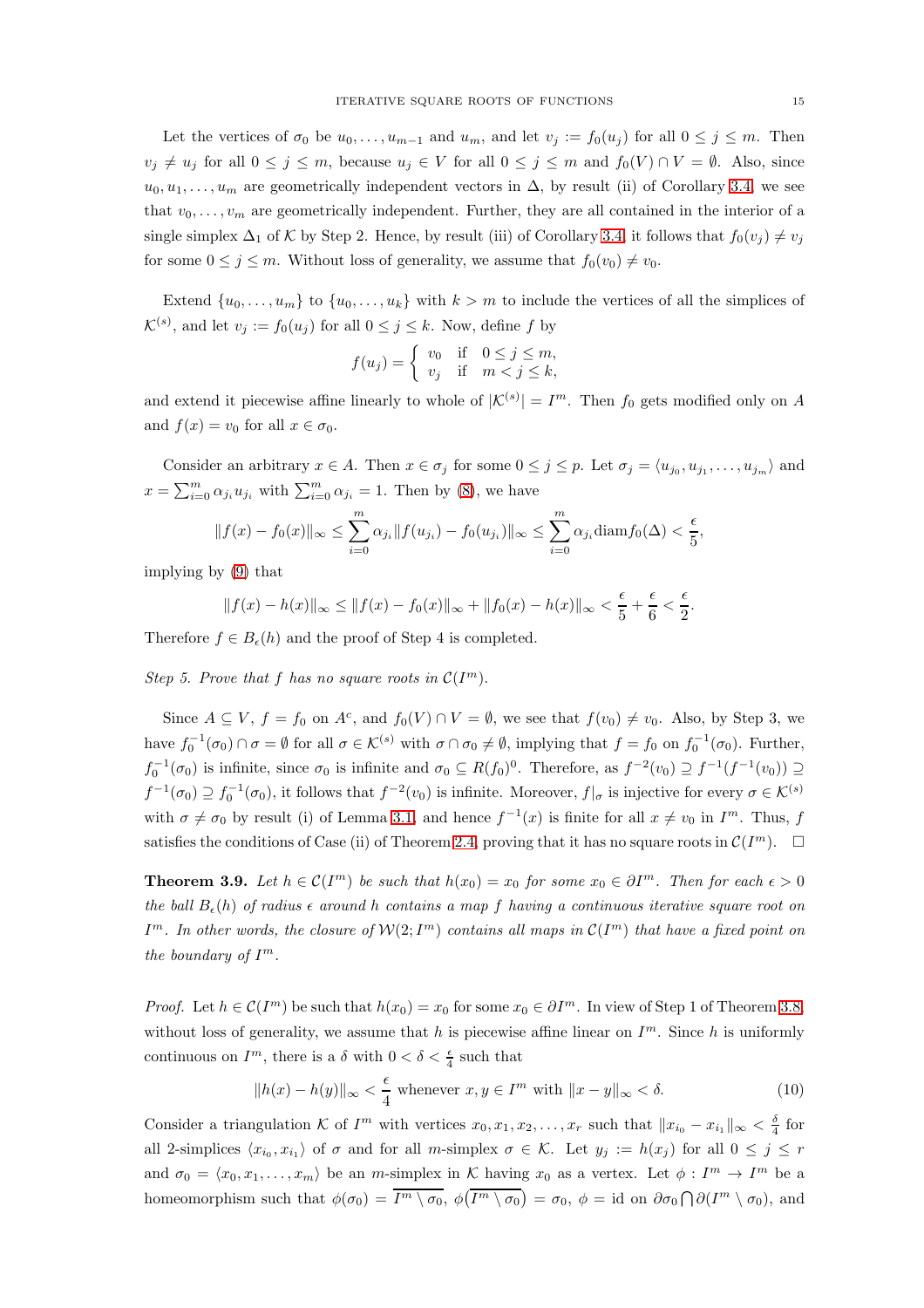$\phi^2 = id$  on  $I^m$ . This is where we use the assumption that  $x_0$  is on the boundary of  $I^m$ . Indeed, a little thought shows that there exists a piecewise affine linear map  $\phi$  that satisfies these conditions. Define a function  $f_1$  by

$$
f_1(x_j) = \begin{cases} x_j & \text{if } x_j \in \sigma_0, \\ x_1 & \text{if } x_j \notin \sigma_0 \text{ and } y_j \in \sigma_0^0, \\ y_j & \text{if } x_j \notin \sigma_0 \text{ and } y_j \notin \sigma_0^0, \end{cases}
$$

and extend it piecewise affine linearly to whole of  $|\mathcal{K}| = I^m$ . Then  $f_1 \in \mathcal{C}(I^m)$  such that  $f_1|_{\sigma_0} = id$ and  $f_1(I^m \setminus \sigma_0) \subseteq I^m \setminus \sigma_0$ .

Claim:  $\rho(f_1, h) < \epsilon$ .

Let  $x \in I^m$  be arbitrary. If  $x \in \sigma_0$ , then there exist non-negative reals  $\alpha_0, \alpha_1, \ldots, \alpha_m$  with  $\sum_{j=0}^{m} \alpha_j = 1$  such that  $x = \sum_{j=0}^{m} \alpha_j x_j$ , implying by [\(10\)](#page-14-1) that

$$
||f_1(x) - h(x)||_{\infty} = \left\| \sum_{j=0}^{m} \alpha_j f_1(x_j) - \sum_{j=0}^{m} \alpha_j h(x_j) \right\|_{\infty}
$$
  

$$
\leq \sum_{j=0}^{m} \alpha_j \{ ||x_j - x_0||_{\infty} + ||h(x_0) - h(x_j)||_{\infty} \}
$$
  

$$
< \frac{\epsilon}{4} + \frac{\epsilon}{4} = \frac{\epsilon}{2},
$$

since  $||x_j - x_0||_{\infty} \leq diam(\sigma_0) < \delta < \frac{\epsilon}{4}$  for all  $0 \leq j \leq m$ . If  $x \notin \sigma_0$ , then there exists  $\sigma =$  $\langle x_{i_0}, x_{i_1}, \ldots, x_{i_m} \rangle \in \mathcal{K}$  such that  $x \in \sigma$ . Let  $x = \sum_{j=0}^m \alpha_{i_j} x_{i_j}$ , where  $\alpha_{i_0}, \alpha_{i_1}, \ldots, \alpha_{i_m}$  are nonnegative and  $\sum_{j=0}^{m} \alpha_{i_j} = 1$ . Then by using [\(10\)](#page-14-1), we have

$$
||f_1(x) - h(x)||_{\infty} = \left\| \sum_{j=0}^{m} \alpha_{i_j} f_1(x_{i_j}) - \sum_{j=0}^{m} \alpha_{i_j} h(x_{i_j}) \right\|_{\infty}
$$
  
\n
$$
\leq \sum_{j=0}^{m} \alpha_{i_j} ||f_1(x_{i_j}) - y_{i_j}||_{\infty}
$$
  
\n
$$
= \sum_{\substack{0 \leq j \leq m \\ x_{i_j} \in \sigma_0}} \alpha_{i_j} ||f_1(x_{i_j}) - y_{i_j}||_{\infty} + \sum_{\substack{0 \leq j \leq m \\ x_{i_j} \notin \sigma_0 \text{ and } y_{i_j} \notin \sigma_0^0}} \alpha_{i_j} ||f_1(x_{i_j}) - y_{i_j}||_{\infty}
$$
  
\n
$$
+ \sum_{\substack{0 \leq j \leq m \\ x_{i_j} \notin \sigma_0 \text{ and } y_{i_j} \notin \sigma_0^0}} \alpha_{i_j} ||f_1(x_{i_j}) - y_{i_j}||_{\infty}
$$
  
\n
$$
\leq \sum_{\substack{0 \leq j \leq m \\ x_{i_j} \in \sigma_0}} \alpha_{i_j} ||x_{i_j} - y_{i_j}||_{\infty} + \sum_{\substack{0 \leq j \leq m \\ x_{i_j} \notin \sigma_0 \text{ and } y_{i_j} \notin \sigma_0^0}} \alpha_{i_j} ||y_{i_j} - y_{i_j}||_{\infty}
$$
  
\n
$$
\leq \sum_{\substack{0 \leq j \leq m \\ x_{i_j} \notin \sigma_0 \text{ and } y_{i_j} \notin \sigma_0^0}} \alpha_{i_j} ||x_1 - y_{i_j}||_{\infty}
$$
  
\n
$$
+ \sum_{\substack{0 \leq j \leq m \\ x_{i_j} \notin \sigma_0 \text{ and } y_{i_j} \in \sigma_0^0}} \alpha_{i_j} ||x_1 - y_{i_j}||_{\infty}
$$
  
\n
$$
+ \sum_{\substack{x_{i_j} \notin \sigma_0 \text{ and } y_{i_j} \in \sigma_0^0}} \alpha_{i_j} ||x_1 - y_{i_j}||_{\infty}
$$
  
\n
$$
< \frac{\epsilon}{4} + \frac{\epsilon}{4} + \frac{\epsilon}{4
$$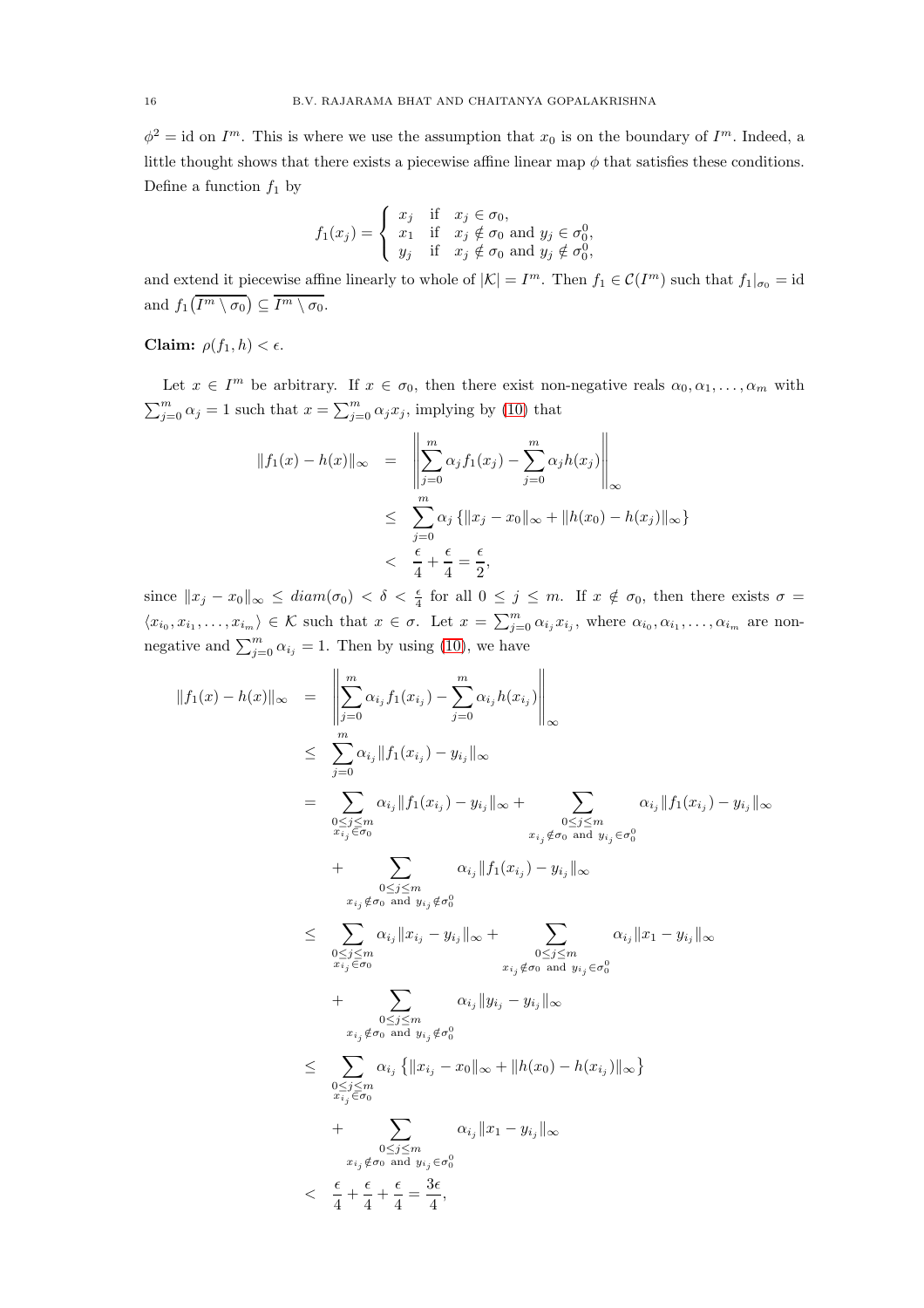since  $||x_{i_j} - x_0||_{\infty} \leq diam(\sigma_0) < \delta < \frac{\epsilon}{4}$  for all  $0 \leq j \leq m$  such that  $x_{i_j} \in \sigma_0$ , and  $||x_1 - y_{i_j}||_{\infty} \leq$  $diam(\sigma_0) < \delta < \frac{\epsilon}{4}$  for all  $0 \le j \le m$  such that  $x_{i_j} \notin \sigma_0$  and  $y_{i_j} \in \sigma_0^0$ . This proves the claim.

Now, define a function  $f: I^m \to I^m$  by

$$
f(x) = \begin{cases} f_1 \circ \phi(x) & \text{if } x \in \sigma_0, \\ \phi(x) & \text{if } x \notin \sigma_0. \end{cases}
$$

Since  $f_1 \circ \phi(x) = x = \phi(x)$  for all  $x \in \partial \sigma_0 \cap \partial (I^m \setminus \sigma_0)$ , clearly f is continuous on  $I^m$ . We prove that  $\rho(f^2, h) < \epsilon$ . Consider an arbitrary  $x \in I^m$ . If  $x \in \sigma_0$ , then  $f(x) \in \overline{I^m \setminus \sigma_0}$ , because  $\phi(x) \in \overline{I^m \setminus \sigma_0}$  and  $f_1(\overline{I^m \setminus \sigma_0}) \subseteq \overline{I^m \setminus \sigma_0}$ . Therefore  $f^2(x) \in \sigma_0$ , implying by [\(10\)](#page-14-1) that

$$
||f^{2}(x) - h(x)||_{\infty} \le ||f^{2}(x) - x_{0}||_{\infty} + ||h(x_{0}) - h(x)||_{\infty} < \frac{\epsilon}{4} + \frac{\epsilon}{4} = \frac{\epsilon}{2}
$$

since  $||f^2(x) - x_0||_{\infty} \leq diam(\sigma_0) < \delta < \frac{\epsilon}{4}$ . If  $x \notin \sigma_0$ , then  $f^2(x) = f_1(x)$ , and therefore  $||f^2(x) - x_0||_{\infty}$  $h(x)\Vert_{\infty} = \Vert f_1(x) - h(x)\Vert_{\infty} < \frac{3\epsilon}{4}$ . This completes the proof.

Now it is a natural question to ask what happens if all the fixed points of the map are in the interior of  $I^m$ . Theorem 10 of [\[15,](#page-23-37) p.364] shows that the map  $f(x) = 1 - x$  on the unit interval [0, 1], with only  $x = \frac{1}{2}$  as the fixed point, cannot be approximated by squares of continuous maps. In contrast, we have the following.

Example 3.10. In this example, we show that despite having no continuous square roots, the map  $f: I^2 \to I^2$  defined by

$$
f(x,y) = \left(1 - x, \frac{1}{2}\right), \quad \forall (x,y) \in I^2
$$

having an interior point  $(x, y) = (\frac{1}{2}, \frac{1}{2})$  as the unique fixed point can be approximated by squares of continuous maps on  $I^2$ . To prove that f has no continuous square roots, on the contrary, assume that  $f = g^2$  for some  $g \in C(I^2)$ . Since  $(1 - x, \frac{1}{2}) \in R(g)$  for each  $x \in I$ , there exists  $(f_1(x), f_2(x)) \in I^2$  such that  $g(f_1(x), f_2(x)) = (1 - x, \frac{1}{2})$ . Then

$$
g\left(1-x, \frac{1}{2}\right) = g^2(f_1(x), f_2(x)) = f(f_1(x), f_2(x)) = \left(1 - f_1(x), \frac{1}{2}\right), \quad \forall x \in I,
$$

implying that

<span id="page-16-0"></span>
$$
g\left(x, \frac{1}{2}\right) = \left(f_1(x), \frac{1}{2}\right), \quad \forall x \in I.
$$
\n
$$
(11)
$$

Therefore

$$
\left(1-x,\frac{1}{2}\right) = f\left(x,\frac{1}{2}\right) = g^2\left(x,\frac{1}{2}\right) = g\left(f_1(x),\frac{1}{2}\right) = \left(f_1^2(x),\frac{1}{2}\right), \quad \forall x \in I,
$$

and hence  $f_1^2(x) = 1 - x$  for all  $x \in I$ . Also, from [\(11\)](#page-16-0) it follows that  $f_1$  is continuous on I. Thus, the map  $x \mapsto 1 - x$  has a continuous square root on I, a contradiction to Corollary [2.7.](#page-7-2) Hence f has no continuous square roots on  $I^2$ .

Now, to prove that f can be approximated by squares of continuous maps, consider an arbitrary  $\epsilon > 0$ . Without loss of generality, we assume that  $\epsilon < \frac{1}{2}$ . The idea is to compress  $I^2$  to the small strip  $I \times [\frac{1}{2} - \frac{\epsilon}{2}, \frac{1}{2} + \frac{\epsilon}{2}]$  and then rotate this strip ninety degrees clockwise with a suitable scaling to stay within the strip. More explicitly, let  $g: I^2 \to I \times [\frac{1}{2} - \frac{\epsilon}{2}, \frac{1}{2} + \frac{\epsilon}{2}]$  be defined by  $g = g_1 \circ g_2$ , where  $g_1: I \times [\frac{1}{2} - \frac{\epsilon}{2}, \frac{1}{2} + \frac{\epsilon}{2}] \rightarrow I \times [\frac{1}{2} - \frac{\epsilon}{2}, \frac{1}{2} + \frac{\epsilon}{2}]$  and  $g_2: I^2 \rightarrow I \times [\frac{1}{2} - \frac{\epsilon}{2}, \frac{1}{2} + \frac{\epsilon}{2}]$  are given by

$$
g_1(x,y) = \left(\frac{\epsilon - 1}{2\epsilon}, \frac{\epsilon + 1}{2}\right) + (x,y)\left(\begin{array}{cc} 0 & -\epsilon \\ \frac{1}{\epsilon} & 0 \end{array}\right) = \left(\frac{1}{2} + \frac{2y - 1}{2\epsilon}, \frac{1}{2} - \frac{\epsilon(2x - 1)}{2}\right)
$$

,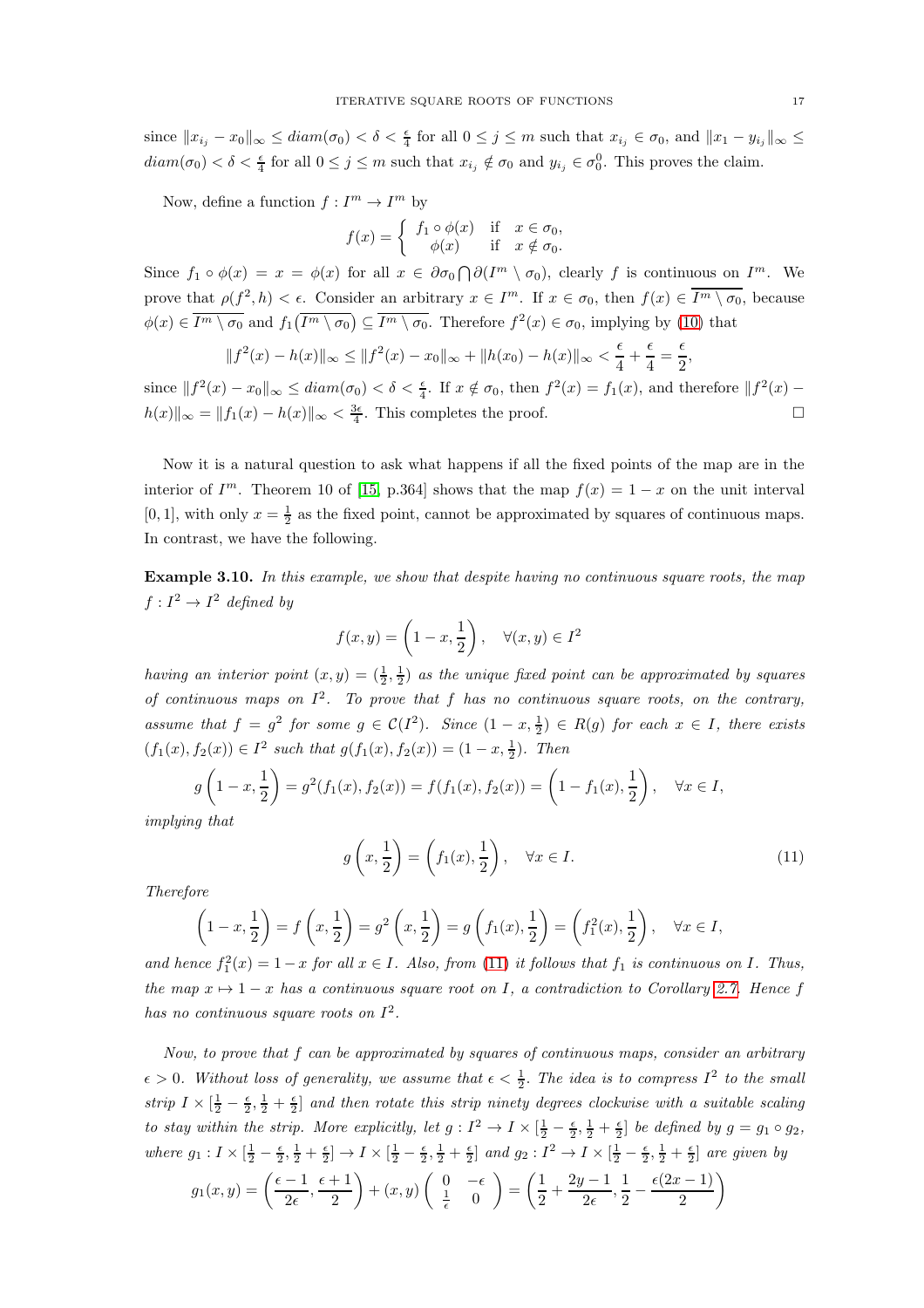and

$$
g_2(x,y) = \begin{cases} (x, \frac{1}{2} - \frac{\epsilon}{2}) & \text{if } (x,y) \in I \times [0, \frac{1}{2} - \frac{\epsilon}{2}], \\ (x,y) & \text{if } (x,y) \in I \times [\frac{1}{2} - \frac{\epsilon}{2}, \frac{1}{2} + \frac{\epsilon}{2}], \\ (x, \frac{1}{2} + \frac{\epsilon}{2}) & \text{if } (x,y) \in I \times [\frac{1}{2} + \frac{\epsilon}{2}, 1]. \end{cases}
$$

Then g is continuous on  $I^2$  such that

$$
g^{2}(x, y) = \begin{cases} (1 - x, \frac{1}{2} + \frac{\epsilon}{2}) & \text{if } (x, y) \in I \times [0, \frac{1}{2} - \frac{\epsilon}{2}], \\ (1 - x, 1 - y) & \text{if } (x, y) \in I \times [\frac{1}{2} - \frac{\epsilon}{2}, \frac{1}{2} + \frac{\epsilon}{2}], \\ (1 - x, \frac{1}{2} - \frac{\epsilon}{2}) & \text{if } (x, y) \in I \times [\frac{1}{2} + \frac{\epsilon}{2}, 1], \end{cases}
$$

<span id="page-17-0"></span>and it can be easily verified that  $\rho(f, g^2) < \epsilon$ .

# 4. CONTINUOUS FUNCTIONS ON  $\mathbb{R}^m$

Consider  $\mathbb{R}^m$  in the metric induced by the norm  $\|\cdot\|_{\infty}$  defined as in [\(2\)](#page-8-0). Since it is a locally compact separable metric space, by Corollary 7.1 of [\[2\]](#page-22-4), the compact-open topology on  $\mathcal{C}(\mathbb{R}^m)$  is metrizable with the metric  $D$  given by

$$
D(f,g) = \sum_{j=1}^{\infty} \mu_j(f,g)
$$
\n(12)

such that

$$
\mu_j(f,g) = \min\left\{\frac{1}{2^j}, \rho_j(f,g)\right\}, \quad \forall j \in \mathbb{N},
$$
  

$$
\rho_j(f,g) = \sup\{\|f(x) - g(x)\|_{\infty} : x \in M_j\}, \quad \forall j \in \mathbb{N},
$$

where  $(M_j)_{j\in\mathbb{N}}$  is a sequence of compact sets in  $\mathbb{R}^m$  satisfying that  $\mathbb{R}^m = \bigcup_{j=1}^{\infty} M_j$ , and if M is any compact subset of  $\mathbb{R}^m$ , then  $M \subseteq \bigcup_{i=1}^k M_{m_i}$  for some finitely many  $M_{m_1}, M_{m_2}, \ldots, M_{m_k}$ . For convenience, we assume that  $M_j$  is an m-simplex of  $\mathbb{R}^m$  for each  $j \in \mathbb{N}$ , and either  $M_i \cap M_j = \emptyset$ or  $M_i \cap M_j$  is a common face of both  $M_i$  and  $M_j$  for all  $i, j \in \mathbb{N}$ . Considering all the faces  $M_j$ for all  $j \in \mathbb{N}$ , we get a countable triangulation of  $\mathbb{R}^m$ . Throughout this Section, we fix one such triangulation of  $\mathbb{R}^m$ .

<span id="page-17-1"></span>**Lemma 4.1.** Let  $\sigma = \langle x_0, x_1, \ldots, x_m \rangle$  be an m-simplex of  $\mathbb{R}^m$  and  $z \in \sigma$  be such that  $z \neq x_j$  for all  $0 \leq j \leq m$ . Then there exists a simplicial complex  $\mathcal{L}_{\sigma}$  with the set of vertices  $\{x_0, x_1, \ldots, x_m, z\}$ such that  $|\mathcal{L}_{\sigma}| = \sigma$ . In other words, every m-simplex of  $\mathbb{R}^m$  can be triangulated to have a desired point as an extra vertex.

*Proof.* Without loss of generality, we assume that  $z \in \langle x_0, x_1, \ldots, x_k \rangle^0$  for some  $1 \leq k \leq m$ , say  $z = \sum_{j=0}^{k} \alpha_j x_j$  for some strictly positive real numbers  $\alpha_j$  such that  $\sum_{j=0}^{k} \alpha_j = 1$ . Then  $V_i := \{x_0, x_1, \ldots, x_{i-1}, z, x_{i+1}, \ldots, x_m\}$  is geometrically independent for all  $0 \le i \le k$ . In fact, for a fixed  $0 \le i \le k$ , if  $\beta_j$ 's are arbitrary reals such that  $\sum_{j=0}^m \beta_j = 0$  and

$$
\sum_{\substack{0 \le j \le m \\ j \ne i}} \beta_j x_j + \beta_i z = 0,
$$

then

$$
\sum_{\substack{0 \le j \le k \\ j \ne i}} (\beta_j + \beta_i \alpha_j) x_j + \beta_i \alpha_i x_i + \sum_{k < j \le m} \beta_j x_j = 0,
$$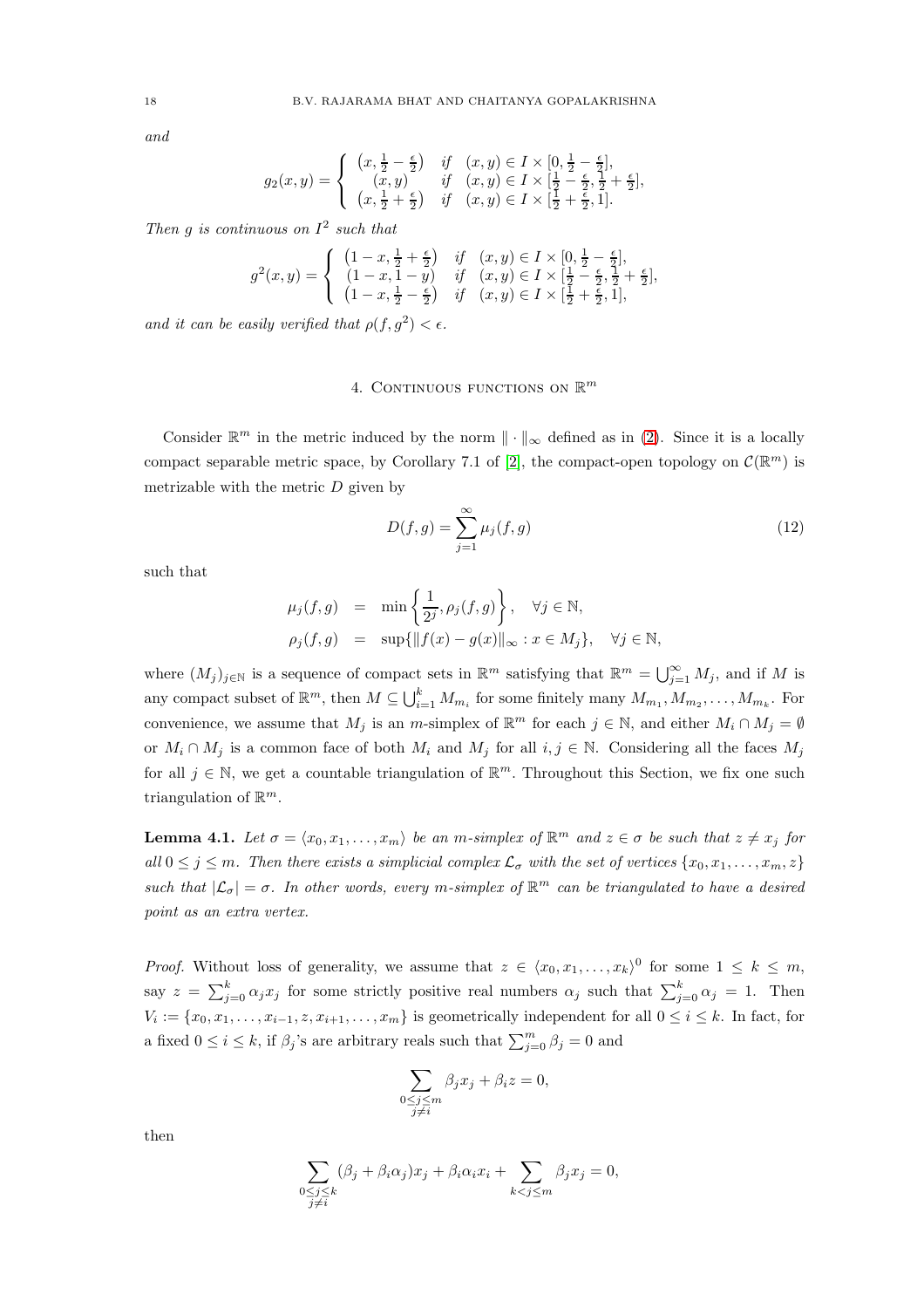and therefore by geometric independence of  $\{x_0, x_1, \ldots, x_m\}$  we have  $\beta_j + \beta_i \alpha_j = \beta_i \alpha_i = 0$  for all  $0 \leq j \leq k$  with  $j \neq i$ , and  $\beta_j = 0$  for all  $k < j \leq m$ . This implies that  $\beta_j = 0$  for all  $0 \leq j \leq m$ , since  $\alpha_i > 0$ .

Now, let  $\sigma_i := \langle x_0, x_1, \ldots, x_{i-1}, z, x_{i+1}, \ldots, x_m \rangle$  and  $\mathcal{L}_i$  be the simplicial complex of all faces of  $\sigma_i$  for all  $0 \leq i \leq k$ .

**Claim:**  $\mathcal{L}_{\sigma} = \bigcup_{i=0}^{k} \mathcal{L}_i$  is a triangulation of  $\sigma$  with the set of vertices  $\{x_0, x_1, \ldots, x_m, z\}$ .

Clearly,  $\mathcal{L}_{\sigma}$  is a collection of simplices of  $\mathbb{R}^m$  with  $\{x_0, x_1, \ldots, x_m, z\}$  as its set of vertices. To show that it is a simplicial complex, consider an arbitrary  $\lambda \in \mathcal{L}_{\sigma}$ . Then  $\lambda \in \mathcal{L}_i$  for some  $0 \leq i \leq k$ , implying that  $\kappa \in \mathcal{L}_i \subseteq \mathcal{L}_{\sigma}$  whenever  $\kappa$  is a face of  $\lambda$ , because  $\mathcal{L}_i$  is a simplicial complex. Next, consider any two simplices  $\lambda, \eta \in \mathcal{L}_{\sigma}$ . If  $\lambda, \eta \in \mathcal{L}_i$  for the same  $i \in \{0, 1, ..., k\}$ , then clearly  $\lambda \cap \eta$ is either empty or a common face of both  $\lambda$  and  $\eta$ , because  $\mathcal{L}_i$  is a simplicial complex. So, let  $\lambda \cap \eta \neq \emptyset$ , and suppose that  $\lambda \in \mathcal{L}_i$  and  $\eta \in \mathcal{L}_j$  for some  $i \neq j$ , where  $0 \leq i, j \leq k$ . Further, assume that  $\lambda$  and  $\eta$  are s and t dimensional, respectively, for some  $0 \leq s, t \leq m$ . Then it is easily seen  $\lambda \cap \eta$  is the *l*-simplex with vertex set  $V_i \cap V_j$ , where  $l = #(V_i \cap V_j) - 1$ . This implies that  $\lambda \cap \eta \in \mathcal{L}_i \cap \mathcal{L}_j$ , and therefore it is a common face of both  $\lambda$  and  $\eta$ . Hence  $\mathcal{L}_{\sigma}$  is a simplicial complex.

Now, to prove that  $\mathcal{L}_{\sigma}$  is a triangulation of  $\sigma$ , consider an arbitrary  $x \in \sigma$ . Then  $x \in \lambda :=$  $\langle x_{i_0}, x_{i_1}, \ldots, x_{i_s} \rangle$  for some s-dimensional face  $\lambda$  of  $\sigma$ , where  $0 \leq s \leq m$ . If  $\lambda \in \mathcal{L}_i$  for some  $0 \leq i \leq k$ , then clearly  $x \in |{\mathcal{L}}_i| \subseteq |{\mathcal{L}}_{\sigma}|$ . If  $\lambda \notin {\mathcal{L}}_i$  for all  $0 \leq i \leq k$ , then there exist at least two  $i \in \{0, 1, \ldots, k\}$  such that  $(V_{\lambda} \setminus \{z\}) \cap (V_i \setminus \{z\}) \neq \emptyset$ , where  $V_{\lambda} = \{x_{i_0}, x_{i_1}, \ldots, x_{i_s}\}$ . This implies that  $x \in \lambda \subseteq \bigcup_{i \in \Gamma} |\mathcal{L}_i| \subseteq |\mathcal{L}_{\sigma}|$ , where  $\Gamma := \{j : 0 \le j \le k \text{ and } (V_{\lambda} \setminus \{z\}) \cap (V_i \setminus \{z\}) \neq \emptyset\}$ . Thus the claim holds and result follows.  $\Box$ 

<span id="page-18-0"></span>**Lemma 4.2.** Let  $\mathbb{R}^m = \bigcup_{j=1}^{\infty} M_j$  be the decomposition of  $\mathbb{R}^m$  fixed above, and let  $\delta_1, \delta_2, \ldots$  be a sequence of positive real numbers. Then there exists a countable triangulation  $\mathcal{K} = \bigcup_{j=1}^{\infty} \mathcal{K}_j$  of  $\mathbb{R}^m$ such that  $\mathcal{K}_j$  is a triangulation of  $M_j$  and  $diam(\sigma) < \delta_j$  for all  $\sigma \in \mathcal{K}_j$  and  $j \in \mathbb{N}$ .

*Proof.* Perform barycentric subdivision of the m-simplex  $M_i$  of sufficient order to get a simplicial complex  $\mathcal{L}_j$  such that  $diam(\sigma) < \delta_j$  for all  $\sigma \in \mathcal{L}_j$  and  $j \in \mathbb{N}$ . Then  $\mathcal{L} := \bigcup_{j=1}^{\infty} \mathcal{L}_j$  is not necessarily a simplicial complex, and therefore need not be a countable triangulation of  $\mathbb{R}^m$ , as neighboring  $M_j$ 's might have undergone barycentric subdivisions of different orders. Let  $\{\sigma_1, \sigma_2, \ldots\}$  be the collection set of all m-simplices in  $\mathcal L$  and V be the set of vertices of all simplices in  $\mathcal L$ . Observe that V may contain some points of  $\sigma_i$  that are not its vertices for each  $i \in \mathbb{N}$  due to the barycentric subdivision of its neighboring  $m$ -simplices. However, there are at most finitely many such points of each  $\sigma_i$ , since every compact subset of  $\mathbb{R}^m$  is contained in a finite union of  $M_j$ 's. Now, using Lemma [4.1,](#page-17-1) we refine  $\sigma_1$  inductively so that we have a triangulation of  $\sigma_1$ , which includes all these points as vertices. Next, we consider  $\sigma_2$  and repeat the same procedure. Note that these refinements add new simplices but do not increase the number of vertices. So, the refinement of  $\sigma_2$ does not disturb that of  $\sigma_1$  done before. Continuing in this way, we obtain a triangulation  $\mathcal{K}_i$  of  $M_j$  for each  $j \in \mathbb{N}$  so that  $\mathcal{K} = \bigcup_{j=1}^{\infty} \mathcal{K}_j$  is a countable triangulation of  $\mathbb{R}^m$  with the set of vertices V. This completes the proof.  $\Box$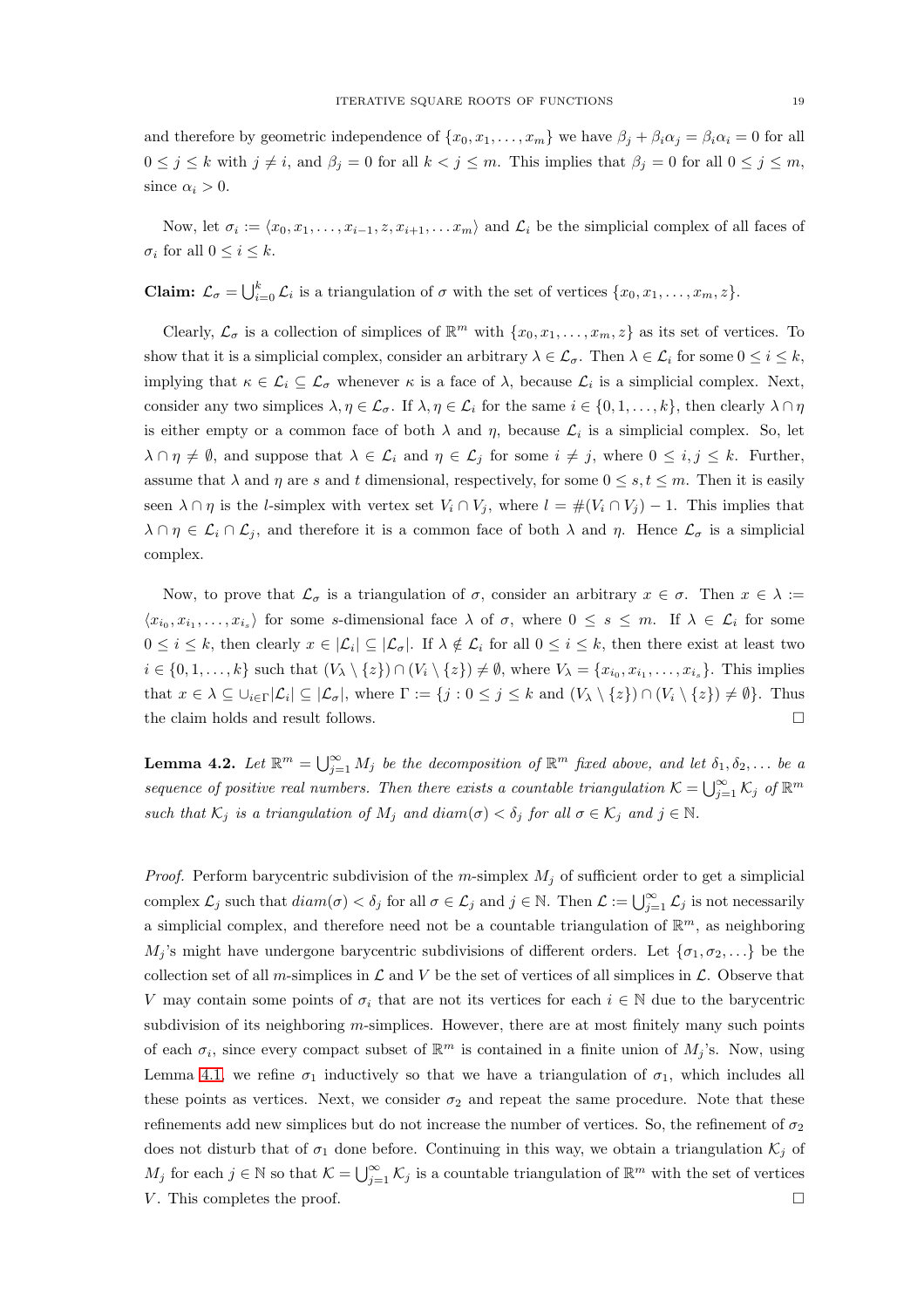Having the above lemmas, we are ready to prove our desired result.

<span id="page-19-0"></span>**Theorem 4.3.** If  $h \in \mathcal{C}(\mathbb{R}^m)$ , then for each  $\epsilon > 0$  the ball  $B_{\epsilon}(h)$  of radius  $\epsilon$  around h contains a map f having no (even discontinuous) iterative square roots on  $\mathbb{R}^m$ . In particular,  $\mathcal{W}(2;\mathbb{R}^m)$  does not contain any ball of  $C(\mathbb{R}^m)$ .

*Proof.* Let  $h \in \mathcal{C}(\mathbb{R}^m)$  and  $\epsilon > 0$  be arbitrary. Our strategy to prove the existence of an  $f \in B_{\epsilon}(h)$ with no square roots is to make use of Theorem [2.4,](#page-5-0) and we construct this  $f$  in a few steps as done in Theorem [3.8.](#page-12-0)

Step 1: Construct a piecewise affine linear map  $f_0 \in B_{\epsilon}(h)$  supported by some suitable triangulation  $\mathcal{K}$  of  $\mathbb{R}^m$ .

Consider the decomposition  $\mathbb{R}^m = \bigcup_{j=1}^{\infty} M_j$  of  $\mathbb{R}^m$  fixed above. Since  $h|_{M_j}$  is uniformly continuous there exists  $\delta_i > 0$  such that

<span id="page-19-1"></span>
$$
||h(x) - h(y)||_{\infty} < \frac{1}{2^{j+5}} \text{ whenever } x, y \in M_j \text{ with } ||x - y||_{\infty} < \delta_j \tag{13}
$$

for each  $j \in \mathbb{N}$ . Also, by Lemma [4.2](#page-18-0) there exists a triangulation K of  $\mathbb{R}^m$  such that  $diam(\sigma) < \frac{\delta_j}{4}$ 4 for all *m*-simplex  $\sigma \in \mathcal{K}$  contained in  $M_i$  and for all  $j \in \mathbb{N}$ .

Let  $x_0, x_1, \ldots$  be the vertices of K. Choose  $y_0, y_1, y_2, \ldots$  in  $\mathbb{R}^m$  inductively such that  $y_j \neq x_j$ and

<span id="page-19-2"></span>
$$
||h(x_j) - y_j||_{\infty} < \frac{\epsilon}{2^{j+6}} \text{ for all } j \in \mathbb{Z}_+, \tag{14}
$$

and  $\{y_{i_0}, y_{i_1}, \ldots, y_{i_m}\}\$ is geometrically independent whenever  $\langle x_{i_0}, x_{i_1}, \ldots, x_{i_m}\rangle \in \mathcal{K}$  for  $i_0, i_1, \ldots, i_m\}$  $i_m \in \mathbb{Z}_+$ . This is possible by Lemma [3.6.](#page-11-1) Here, while choosing  $y_j$ 's using Baire Category theorem with  $y_j \in B_{\frac{\epsilon}{2^{j+6}}}(h(x_j))$  for all  $j \in \mathbb{Z}_+$ , satisfying the geometric independence condition, it is also possible to ensure that  $y_j \neq x_j$  for all  $j \in \mathbb{Z}_+$ . Then, for each  $j \in \mathbb{N}$  we have

$$
||y_{i_0} - y_{i_1}||_{\infty} \le ||y_{i_0} - h(x_{i_0})||_{\infty} + ||h(x_{i_0}) - h(x_{i_1})||_{\infty} + ||h(x_{i_1}) - y_{i_1}||_{\infty}
$$
  

$$
< \frac{\epsilon}{2^{j+5}} + 2\frac{\epsilon}{2^{j+6}} = \frac{\epsilon}{2^{j+4}},
$$
 (15)

whenever  $\langle x_{i_0}, x_{i_1} \rangle$  is a 2-simplex of  $\sigma$  for all m-simplex  $\sigma \in \mathcal{K}$  contained in  $M_j$ . Let  $f_0 : |\mathcal{K}| =$  $\mathbb{R}^m \to \mathbb{R}^m$  be the map  $f_{U,V}$  defined as in [\(3\)](#page-9-0), where U and V are the ordered sets  $\{x_0, x_1, \ldots\}$  and  $\{y_0, y_1, \ldots\}$ , respectively. Then  $f_0$  is a continuous piecewise affine linear self-map of  $\mathbb{R}^m$  satisfying that  $f_0(x_j) = y_j$  for all  $j \in \mathbb{Z}_+$ . Also, by using result (i) of Lemma [3.1,](#page-9-1) we have  $R(f_0)^0 \neq \emptyset$ , and  $f_0|_{\sigma}$  is injective for all  $\sigma \in \mathcal{K}$  contained in  $M_j$  for all  $j \in \mathbb{N}$ . Further,

<span id="page-19-3"></span>
$$
\text{diam}(f_0(\sigma)) < \frac{\epsilon}{2^{j+4}} \text{ for all } \sigma \in \mathcal{K} \text{ contained in } M_j \text{ and for all } j \in \mathbb{N}. \tag{16}
$$

Claim:  $D(f_0, h) < \frac{\epsilon}{4}$ .

Consider arbitrary  $j \in \mathbb{N}$  and  $x \in M_j$ . Then x is in the interior of an unique k-simplex  $\langle x_{i_0}, x_{i_1}, \ldots, x_{i_k} \rangle$  in K for some  $0 \leq k \leq m$ . Let  $x = \sum_{j=0}^k \alpha_{i_j} x_{i_j}$  with  $\sum_{j=0}^k \alpha_{i_j} = 1$ . Then by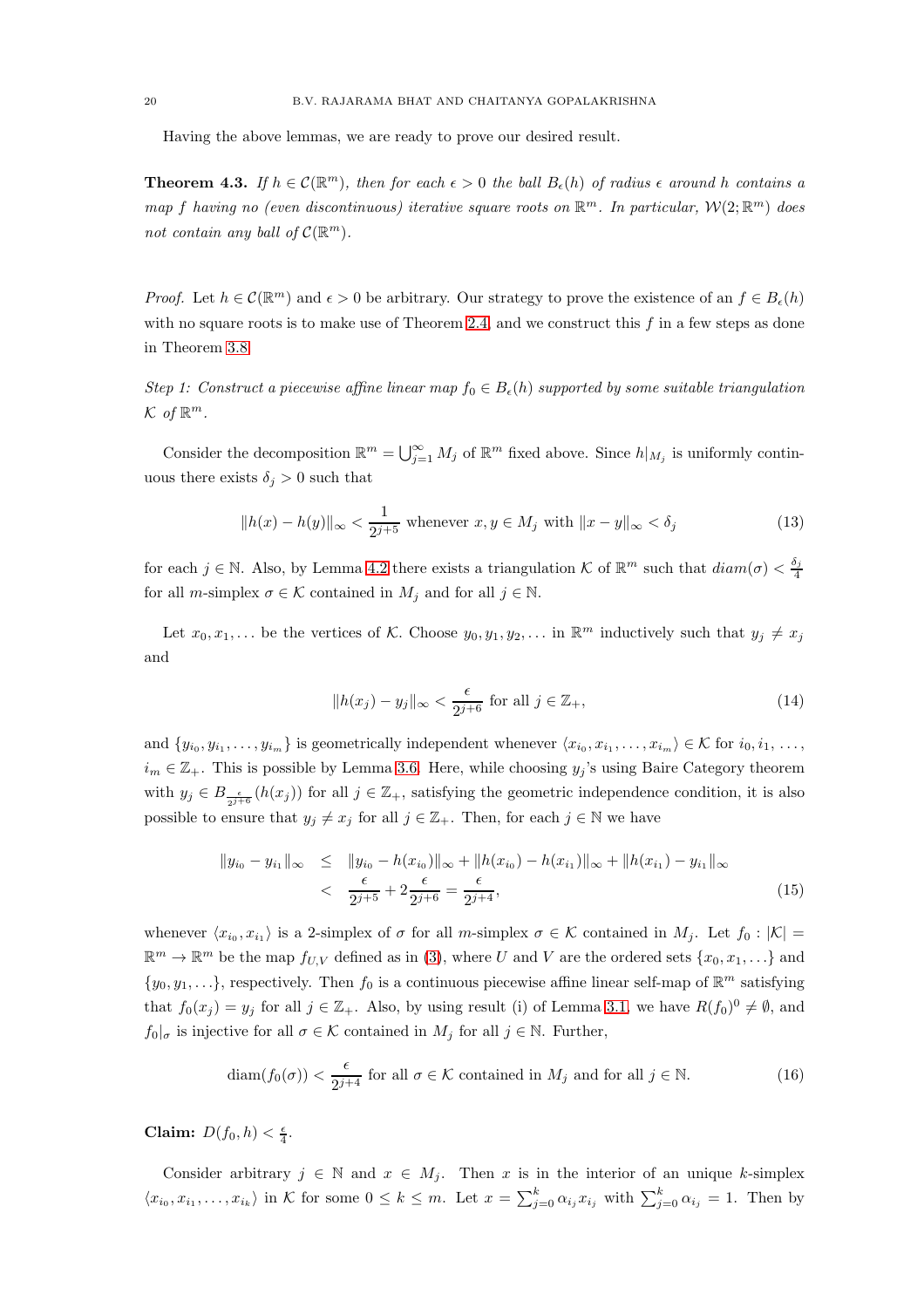$(13)$  and  $(14)$ , we have

<span id="page-20-0"></span>
$$
||f_0(x) - h(x)||_{\infty} = \left\| \sum_{j=0}^{k} \alpha_{i_j} y_{i_j} - \sum_{j=0}^{k} \alpha_{i_j} h(x) \right\|_{\infty}
$$
  
\n
$$
\leq \sum_{j=0}^{k} \alpha_{i_j} \left\{ ||y_{i_j} - h(x_{i_j})||_{\infty} + ||h(x_{i_j}) - h(x)||_{\infty} \right\}
$$
  
\n
$$
< \frac{\epsilon}{2^{j+6}} + \frac{\epsilon}{2^{j+5}}
$$
  
\n
$$
< \frac{\epsilon}{2^{j+4}}, \qquad (17)
$$

since  $||x - x_{i_j}||_{\infty} \leq diam(\langle x_{i_0}, x_{i_1}, \ldots, x_{i_k} \rangle) < \delta_j$  for all  $0 \leq j \leq k$ . Therefore  $\rho_j(f_0, h) \leq \frac{\epsilon}{2^{j+4}}$  $\frac{\epsilon}{2^{j+2}}$  for all  $j \in \mathbb{N}$ , implying that  $D(f_0, h) < \sum_{j=1}^{\infty} \frac{\epsilon}{2^{j+2}} = \frac{\epsilon}{4}$ .

Step 2: Obtain an m-simplex  $\Delta \in \mathcal{K}$  contained in  $M_r$  for some  $r \in \mathbb{N}$  containing a non-empty open set  $Y \subseteq \Delta^0 \cap R(f_0)^0$  such that  $f_0(Y) \subseteq \Delta_1^0$  for some m-simplex  $\Delta_1$  in K.

Consider any m-simplex  $\sigma = \langle x_{i_0}, x_{i_1}, \ldots, x_{i_m} \rangle$  in K contained in  $M_r$  for some  $r \in \mathbb{N}$ . Since  $\{y_{i_0}, y_{i_1}, \ldots, y_{i_m}\}\$ is geometrically independent by construction, we have  $f_0(U)$  is open in  $\mathbb{R}^m$  for each open subset U of  $\sigma^0$ . Choose a sufficiently small non-empty open subset  $Y_0$  of  $f(\sigma)^0$  such that  $Y_0 \subseteq \Delta^0$  for some *m*-simplex  $\Delta \in \mathcal{K}$ . Then  $f_0(Y_0)$  has non-empty interior. Again, choose a non-empty open subset Y of Y<sub>0</sub> so small that  $f_0(Y) \subseteq \Delta_1$  for some m-simplex  $\Delta_1 \in \mathcal{K}$ . This completes the proof of Step 2.

Step 3: Show that there exists a barycentric subdivision  $\mathcal{K}^{(s)}$  of K for some  $s \in \mathbb{N}$  with an msimplex  $\sigma_0 \in \mathcal{K}^{(s)}$  such that  $\sigma_0 \subseteq Y$ , and  $f_0^{-1}(\sigma_0) \cap \sigma = \emptyset$  and  $f_0(\sigma_0) \cap \sigma = \emptyset$  for all  $\sigma \in \mathcal{K}^{(s)}$  with  $\sigma \cap \sigma_0 \neq \emptyset$ .

The proof is similar to that of Step 3 of Theorem [3.8.](#page-12-0)

Step 4: Modify f<sub>0</sub> slightly to get a new piecewise affine linear map  $f \in B_{\epsilon}(h)$  that is constant on  $\sigma_0$ .

The proof is similar to that of Step 4 of Theorem [3.8,](#page-12-0) however we give the details here for clarity. To retain continuity, when we modify  $f_0$  on  $\sigma_0$ , we must also modify it on all m-simplices in  $\mathcal{K}^{(s)}$ adjacent to it. Let  $A := \bigcup_{j=0}^p \sigma_j$ , where  $\sigma_j$  is precisely an m-simplex in  $\mathcal{K}^{(s)}$  such that  $\sigma_j \cap \sigma_0 \neq \emptyset$ for all  $0 \leq j \leq p$ . Then, clearly  $A \subseteq V \subseteq \Delta^0$ .

Let the vertices of  $\sigma_0$  be  $u_0, \ldots, u_{m-1}$  and  $u_m$ , and let  $v_j := f_0(u_j)$  for all  $0 \le j \le m$ . Then  $v_j \neq u_j$  for all  $0 \leq j \leq m$ , because  $u_j \in V$  for all  $0 \leq j \leq m$  and  $f_0(V) \cap V = \emptyset$ . Also, as  $u_0, u_1, \ldots, u_m$  are geometrically independent vectors contained in  $\Delta$ , by result (ii) of Corollary [3.4,](#page-10-0) we see that  $v_0, \ldots, v_m$  are geometrically independent. Further, by Step 2, they are all contained in the interior of a single simplex  $\Delta_1$  of K. Hence, by result (iii) of Corollary [3.4,](#page-10-0) we have  $f_0(v_i) \neq v_j$ for some  $0 \leq j \leq m$ . Without loss of generality, we assume that  $f_0(v_0) \neq v_0$ .

Extend  $\{u_0, \ldots, u_m\}$  to  $\{u_0, u_1, \ldots\}$  to include the vertices of all the simplices of  $\mathcal{K}^{(s)}$  and let  $v_j := f_0(u_j)$  for all  $j \in \mathbb{Z}_+$ . Now, define f by

$$
f(u_j) = \begin{cases} v_0 & \text{if } 0 \le j \le m, \\ v_j & \text{if } j > m, \end{cases}
$$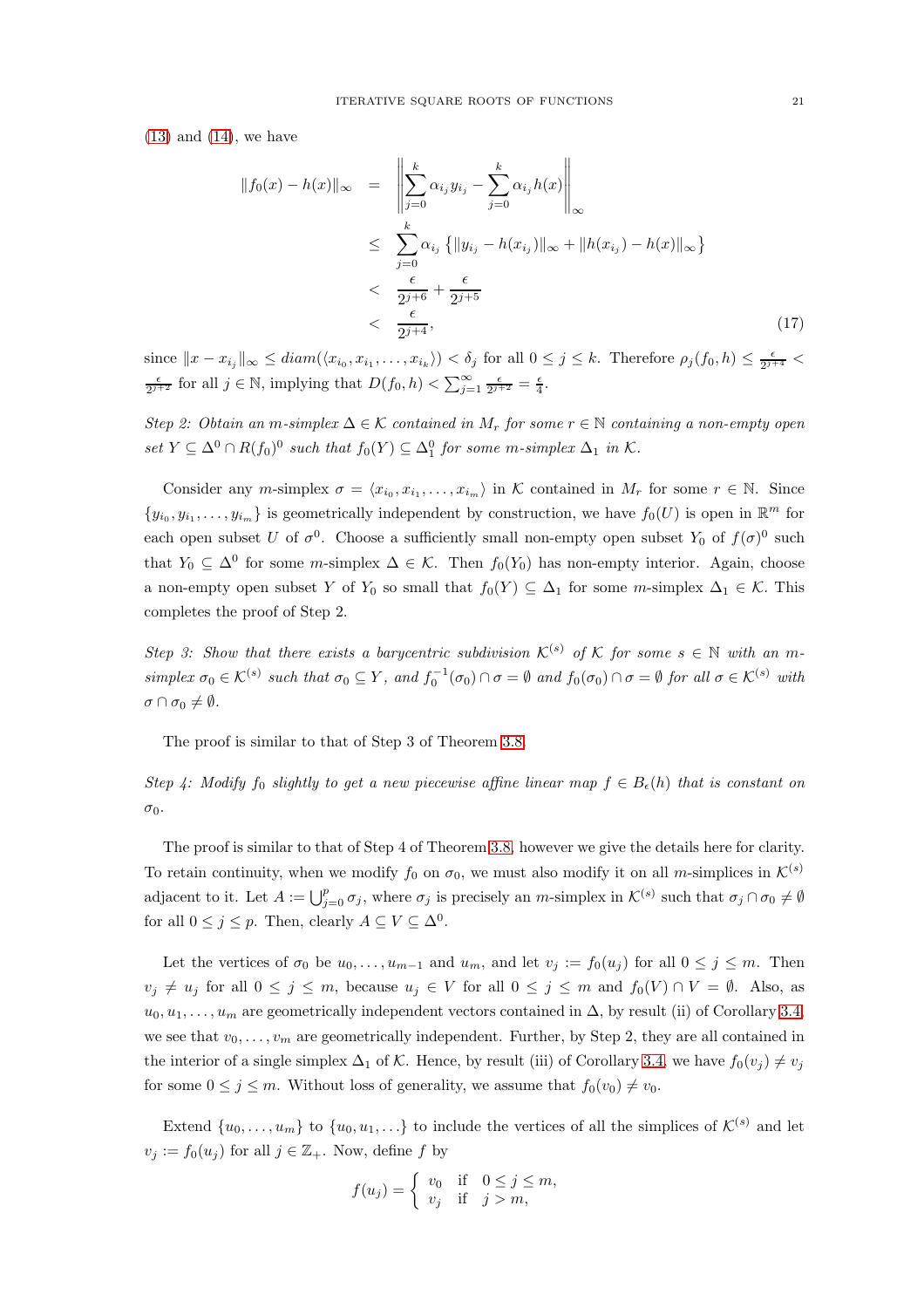and extend it countably piecewise affine linearly to whole of  $|\mathcal{K}^{(s)}| = \mathbb{R}^m$ . Then  $f_0$  gets modified only on A and  $f(x) = v_0$  for all  $x \in \sigma_0$ .

Consider any arbitrary  $x \in A$ . Then  $x \in \sigma_j$  for some  $0 \leq j \leq p$ . Let  $\sigma_j = \langle u_{j_0}, u_{j_1}, \ldots, u_{j_m} \rangle$ and  $x = \sum_{i=0}^{m} \alpha_{j_i} u_{j_i}$  with  $\sum_{i=0}^{m} \alpha_{j_i} = 1$ . Then by [\(16\)](#page-19-3), we have

$$
||f(x) - f_0(x)||_{\infty} \le \sum_{i=0}^{m} \alpha_{j_i} ||f(u_{j_i}) - f_0(u_{j_i})||_{\infty} \le \sum_{i=0}^{m} \alpha_{j_i} \text{diam} f_0(\Delta) < \frac{\epsilon}{2^{r+4}},
$$

implying by [\(17\)](#page-20-0) that

$$
||f(x) - h(x)||_{\infty} \le ||f(x) - f_0(x)||_{\infty} + ||f_0(x) - h(x)||_{\infty} < \frac{\epsilon}{2^{r+4}} + \frac{\epsilon}{2^{r+4}} < \frac{\epsilon}{2^{r+3}}.
$$

Therefore  $\rho_r(f,h) < \frac{\epsilon}{2^{r+2}}$ . Also, we have  $\rho_j(f,h) = \rho_j(f_0,h) < \frac{\epsilon}{2^{j+2}}$  for  $j \neq r$ . Hence  $D(f,h) <$  $\sum_{j=1}^{\infty} \frac{\epsilon}{2^{j+2}} = \frac{\epsilon}{4}$ , proving that  $f \in B_{\epsilon}(h)$ .

Step 5. Prove that f has no square roots in  $\mathcal{C}(\mathbb{R}^m)$ .

It is clear that  $f(v_0) \neq v_0$ , because  $A \subseteq V$ ,  $f = f_0$  on  $A^c$  and  $f_0(V) \cap V = \emptyset$ . Also, by Step 3, we have  $f_0^{-1}(\sigma_0) \cap \sigma = \emptyset$  for all  $\sigma \in \mathcal{K}^{(s)}$  with  $\sigma \cap \sigma_0 \neq \emptyset$ , implying that  $f = f_0$  on  $f_0^{-1}(\sigma_0)$ . Further,  $f_0^{-1}(\sigma_0)$  is uncountable, since  $\sigma_0$  is uncountable and  $\sigma_0 \subseteq R(f_0)^0$ . Therefore, as  $f^{-2}(v_0) \supseteq f^{-1}(f^{-1}(v_0)) \supseteq f^{-1}(\sigma_0) \supseteq f_0^{-1}(\sigma_0)$ , it follows that  $f^{-2}(v_0)$  is uncountable. Moreover,  $f|_{\sigma}$  is injective for every  $\sigma \in \mathcal{K}^{(s)}$  with  $\sigma \neq \sigma_0$  by result (i) of Lemma [3.1,](#page-9-1) and hence  $f^{-1}(x)$ is countable for all  $x \neq v_0$  in  $\mathbb{R}^m$ . Thus, f satisfies the hypothesis of Case (iii) of Theorem [2.4,](#page-5-0) proving that f has no square roots in  $\mathcal{C}(\mathbb{R}^m)$ .  $\Box$ 

We have seen in Theorem [3.8](#page-12-0) (resp. [4.3\)](#page-19-0) that each open neighborhood of each map in  $\mathcal{C}(I^m)$ (resp. in  $\mathcal{C}(\mathbb{R}^m)$ ) has a continuous map which does not have even discontinuous square roots. Additionally, if X and Y are locally compact Hausdorff spaces, and  $\phi: X \to Y$  is a homeomorphism, then the map  $f \mapsto \phi \circ f \circ \phi^{-1}$  is a homeomorphism of  $C(X)$  onto  $C(Y)$ , where both  $C(X)$  and  $C(Y)$ have the compact-open topology, and moreover  $f = g^2$  on X if and only if  $\phi \circ f \circ \phi^{-1} = (\phi \circ g \circ \phi^{-1})^2$ on Y. Hence it follows that Theorem [3.8](#page-12-0) (resp. Theorem [4.3\)](#page-19-0) is true if  $I^m$  (resp.  $\mathbb{R}^m$ ) is replaced by any topological space homeomorphic to it. For the same reason, Theorem [3.9](#page-14-0) is also true if  $I<sup>m</sup>$ is replaced by any topological space homeomorphic to it.

## 5.  $L^p$  denseness of iterative squares in  $\mathcal{C}(I^m)$

<span id="page-21-0"></span>In this section, we prove that the iterative squares of continuous self-maps of  $I<sup>m</sup>$  are  $L<sup>p</sup>$  dense in  $\mathcal{C}(I^m)$ . Given any nontrivial compact subintervals  $I_1, I_2, \ldots, I_m$  of I, let  $I_1 \times I_2 \times \cdots \times I_m$  denote the closed rectangular region in  $I<sup>m</sup>$  defined by

$$
I_1 \times I_2 \times \cdots \times I_m = \{(x_1, x_2, \ldots, x_m) : x_i \in I_i \text{ for } 1 \le i \le m\}.
$$

Consider  $\mathcal{C}(I^m)$  in the  $L^p$  norm defined by

$$
||f||_p = \left(\int_{I^m} ||f(x)||_{\infty}^p d\mu(x)\right)^{\frac{1}{p}},
$$

where  $\mu$  is the Lebesgue measure on  $\mathbb{R}^m$ . First, we prove a result which gives a sufficient condition for extending a given function to a square.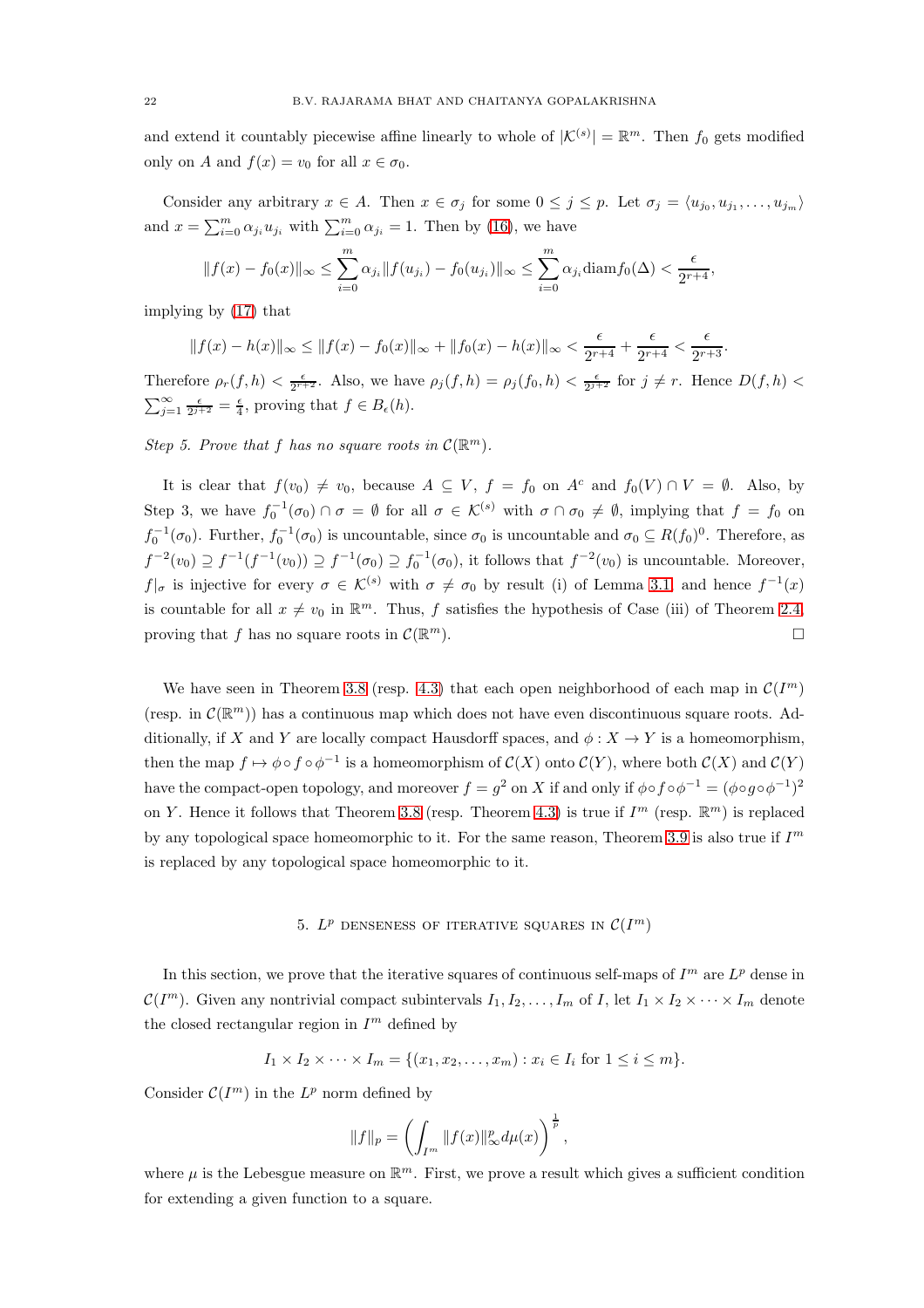<span id="page-22-5"></span>**Theorem 5.1.** Let K be a proper closed subset of  $I^m$  and  $f: K \to I^m$  be continuous. Then there exists a  $g \in \mathcal{C}(I^m)$  such that  $f = g^2|_K$ .

*Proof.* Let  $I_1 \times I_2 \times \cdots \times I_m$  be a closed rectangular region in  $I^m \setminus K$  and  $\tilde{g}$  be a homeomorphism of K into  $I_1 \times I_2 \times \cdots \times I_m$ . Extend  $\tilde{g}$  to  $K \cup R(\tilde{g})$  by setting  $g(x) = f(\tilde{g}^{-1}(x))$  for  $x \in R(\tilde{g})$ . Then g is continuous on the closed set  $K \cup R(\tilde{g})$ , and therefore by an extension of Tietze's extension theorem by Dugundji (see Theorem 4.1 and Corollary 4.2 of [\[11,](#page-23-44) pp.357-358]) it has an extension to a continuous self-map of  $I^m$ , which also we denote by g. Further, for each  $x \in K$ , we have

$$
g^{2}(x) = g(g(x))
$$
  
=  $g(\tilde{g}(x))$   
=  $f(\tilde{g}^{-1}(\tilde{g}(x)))$  (since  $\tilde{g}(x) \in R(\tilde{g})$ )  
=  $f(x)$ ,

implying that  $f = g^2$  $|K$ .

It is worth noting that the assumption in the above theorem that K is a proper subset of  $I<sup>m</sup>$ cannot be dropped. Indeed, if  $K = I$ , then the continuous map  $f(x) = 1 - x$  on K has no square roots in  $\mathcal{C}(I)$  (see [\[24,](#page-23-2) pp.425-426] or Corollary [2.7\)](#page-7-2). Such maps can be constructed on  $K = I<sup>m</sup>$ for general m using Theorem [2.6.](#page-7-1) We now prove our desired result.

**Theorem 5.2.**  $W(2; I^m)$  is  $L^p$  dense in  $C(I^m)$ .

*Proof.* Consider an arbitrary  $f \in \mathcal{C}(I^m)$ . Then, by Theorem [5.1,](#page-22-5) for each  $\epsilon > 0$  there exists a map  $g_{\epsilon} \in \mathcal{C}(I^m)$  such that  $f|_{I_{\epsilon} \times I_{\epsilon} \times \cdots \times I_{\epsilon}} = g_{\epsilon}^2|_{I_{\epsilon} \times I_{\epsilon} \times \cdots \times I_{\epsilon}}$ , where  $I_{\epsilon} = [\epsilon, 1]$ . Now,

$$
\|g_{\epsilon}^{2} - f\|_{p}^{p} = \int_{I^{m}} \|g_{\epsilon}^{2}(x) - f(x)\|_{\infty}^{p} d\mu(x)
$$
  

$$
= \int_{(I_{\epsilon} \times I_{\epsilon} \times \cdots \times I_{\epsilon})^{c}} \|g_{\epsilon}^{2}(x) - f(x)\|_{\infty}^{p} d\mu(x)
$$
  

$$
\leq \mu((I_{\epsilon} \times I_{\epsilon} \times \cdots \times I_{\epsilon})^{c})
$$
  

$$
= 1 - (1 - \epsilon)^{m},
$$

implying that  $||g_{\epsilon}^2 - f||_p \to 0$  as  $\epsilon \to 0$ . Hence  $\lim_{\epsilon \to 0} g_{\epsilon}^2 = f$  in  $L^p$ , and the result follows.

Acknowledgments: The authors are grateful to the referee for his/her many helpful comments. The first author is supported by J C Bose Fellowship of the Science and Engineering Board, India. The second author is supported by the Indian Statistical Institute, Bangalore through J C Bose Fellowship of the first author, and by the National Board for Higher Mathematics, India through No: 0204/3/2021/R&D-II/7389.

#### **REFERENCES**

- <span id="page-22-4"></span><span id="page-22-2"></span>[1] N. H. Abel, Oeuvres Complètes, T.II, Christiania, (1881), 36-39.
- <span id="page-22-1"></span>[2] R. F. Arens, A topology for spaces of transformations, Ann. of Math., 47 (1946), 3, 480–495.
- <span id="page-22-0"></span>[3] C. Babbage, Essay towards the calculus of functions, Philos. Trans., (1815), 389–423.
- [4] K. Baron, W. Jarczyk, Recent results on functional equations in a single variable, perspectives and open problems, Aequationes Math., 61 (2001), 1–48.
- <span id="page-22-3"></span>[5] B. V. R. Bhat, S. De, N. Rakshit, A caricature of dilation theory, Adv. Oper. Theory, 6 (2021), 4, Paper No. 63, 20 pp.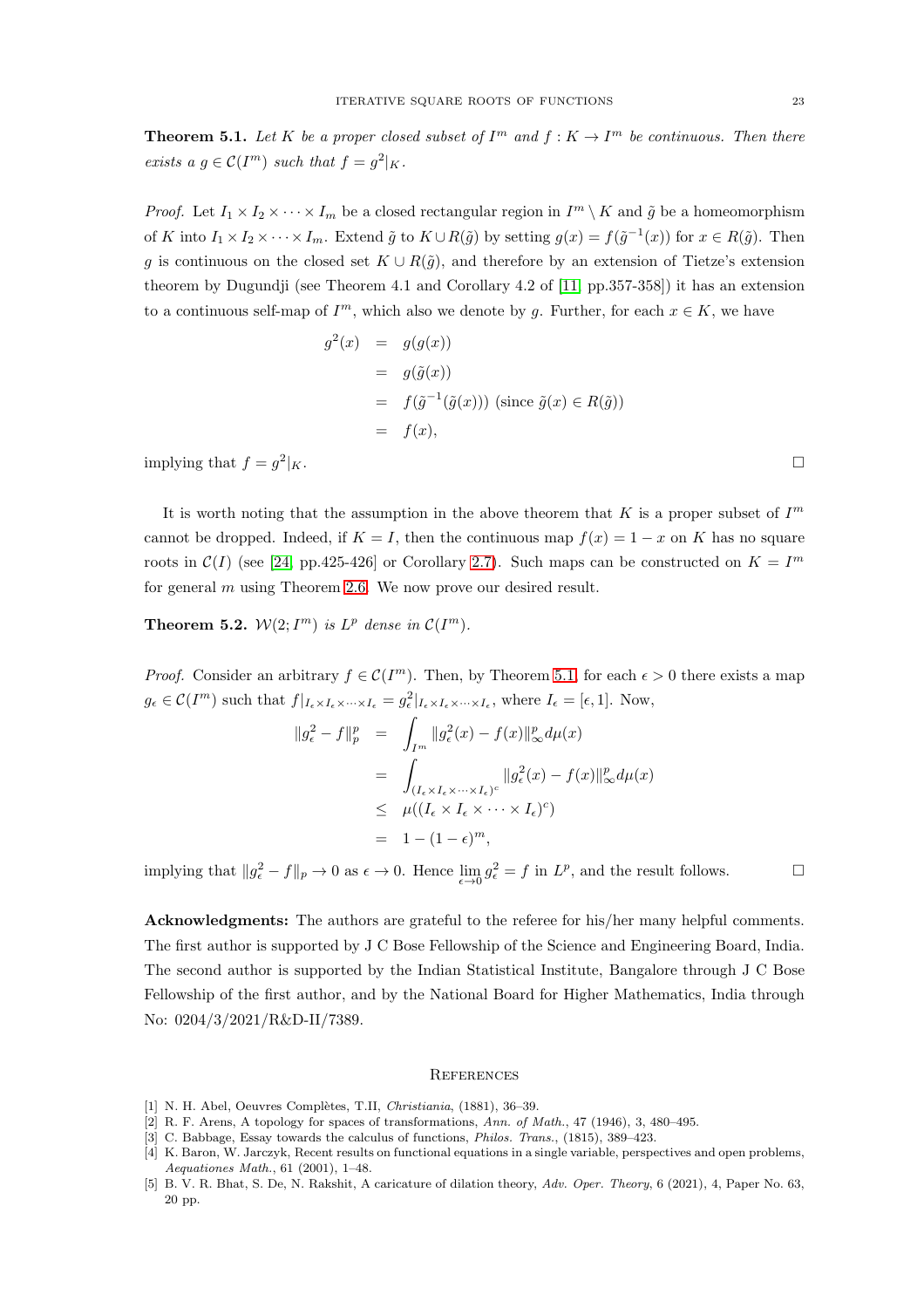- <span id="page-23-34"></span><span id="page-23-11"></span>[6] A. Blokh, E. Coven, M. Misiurewicz, Z. Nitecki, Roots of continuous piecewise monotone maps of an interval, Acta Math. Univ. Comenian. (N.S.), 60 (1991), 3–10.
- <span id="page-23-4"></span>[7] A. M. Blokh, The set of all iterates is nowhere dense in  $C([0, 1], [0, 1])$ , Trans. Amer. Math. Soc., 333 (1992), 2, 787–798.
- <span id="page-23-3"></span>[8] U. T. Bödewadt, Zur Iteration reeller funktionen, *Math. Z.*, 49 (1944), 497–516.
- <span id="page-23-43"></span>[9] S. Bogatyi, On the nonexistence of iterative roots, Topology Appl., 76 (1997), 97–123.
- <span id="page-23-44"></span>[10] S. Deo, Algebraic topology, Hindustan Book Agency, New Delhi, 2018.
- <span id="page-23-24"></span>[11] J. Dugundji, An extension of Tietze's theorem, Pacific J. Math., 1 (1951), 353–367.
- <span id="page-23-0"></span>[12] G. A. Edgar, Fractional iteration of series and transseries, Trans. Amer. Math. Soc., 365 (2013), 11, 5805-5832.
- <span id="page-23-36"></span>[13] M. K. Fort Jr, The embedding of homeomorphisms in flows, Proc. Amer. Math. Soc., 6 (1955), 960–967.
- [14] P. D. Humke, M. Laczkovich, The Borel structure of iterates of continuous functions, Proc. Edinburgh Math. Soc., 32 (1989), 483-494.
- <span id="page-23-37"></span>[15] P. D. Humke, M. Laczkovich, Approximations of continuous functions by squares, Ergodic Theory Dynam. Systems, 10 (1990), 2, 361–366.
- <span id="page-23-7"></span>[16] N. Iannella and L. Kindermann, Finding iterative roots with a spiking neural network, *Inform. Process. Lett.*, 95 (2005), 545–551.
- <span id="page-23-41"></span><span id="page-23-28"></span>[17] R. Isaacs, Iterates of fractional order, *Canad. J. Math.*, 2 (1950), 409-416.
- <span id="page-23-8"></span>[18] W. Jarczyk, W. Zhang, Also set-valued functions do not like iterative roots, Elemente Math., 62 (2007), 1–8.
- [19] L. Kindermann, Computing iterative roots with neural networks, Proc. Fifth Conf. Neural Info. Processing 2 (1998), 713–715.
- <span id="page-23-10"></span>[20] G. Königs, Recherches sur les intégrales de certaines équations fonctionnelles, Ann. Ecole Norm. Sup. (3) (1884), Suppl. 1, 3–41.
- <span id="page-23-12"></span><span id="page-23-1"></span>[21] M. Kuczma, On the functional equation  $\phi^{n}(x) = g(x)$ , Ann. Polon. Math., 11 (1961), 161-175.
- <span id="page-23-33"></span>[22] M. Kuczma, Functional Equations in a Single Variable, Polish Scientific, Warsaw, 1968.
- <span id="page-23-2"></span>[23] M. Kuczma, Fractional iteration of differentiable functions, Ann. Pol. Math., 22 (1969/70), 217–227.
- [24] M. Kuczma, B. Choczewski, R. Ger, Iterative functional equations, volume 32 of Encyclopedia of Mathematics and its Applications. Cambridge University Press, Cambridge, 1990.
- <span id="page-23-26"></span><span id="page-23-25"></span>[25] Z. Lesniak, On fractional iterates of a homeomorphism of the plane, Ann. Polon. Math., 79 (2002), 2, 129–137.
- [26] Z. Leśniak, On fractional iterates of a Brouwer homeomorphism embeddable in a flow, J. Math. Anal. Appl., 366 (2010), 310–318.
- <span id="page-23-29"></span>[27] L. Li, J. Jarczyk, W. Jarczyk, W. Zhang, Iterative roots of mappings with a unique set-value point, Publ. Math. Debrecen, 75 (2009), 203–220.
- <span id="page-23-30"></span><span id="page-23-13"></span>[28] L. Li, D. Yang, W. Zhang, A note on iterative roots of PM functions, J. Math. Anal. Appl., 341 (2008), 2, 1482–1486.
- [29] L. Li, W. Zhang, Construction of usc solutions for a multivalued iterative equation of order n, Results Math., 62 (2012), 203–216.
- <span id="page-23-14"></span>[30] L. Li, W. Zhang, The question on characteristic endpoints for iterative roots of PM functions, J. Math. Anal. Appl., 458 (2018), 1, 265–280.
- <span id="page-23-16"></span><span id="page-23-15"></span>[31] Y. Lin, Existence of iterative roots for the sickle-like functions, J. Inequal. Appl., (2014), Paper No. 204, 23 pp.
- <span id="page-23-17"></span>[32] Y. Lin, Y. Zeng, W. Zhang, Iterative roots of clenched single-plateau functions, Results Math., 71 (2017), 1-2, 15–43.
- [33] L. Liu, W. Jarczyk, L. Li, W. Zhang, Iterative roots of piecewise monotonic functions of nonmonotonicity height not less than 2, Nonlinear Anal., 75 (2012), 1, 286–303.
- <span id="page-23-18"></span>[34] L. Liu, L. Li, W. Zhang, Open question on lower order iterative roots for PM functions, J. Difference Equ. Appl., 24 (2018), 5, 825–847.
- <span id="page-23-31"></span><span id="page-23-19"></span>[35] L. Liu, L. Li, W. Zhang, Iterative roots of exclusive multifunctions, J. Difference Equ. Appl. 27 (2021), 1, 41–60.
- [36] L. Liu, W. Zhang, Non-monotonic iterative roots extended from characteristic intervals, J. Math. Anal. Appl., 378 (2011), 359–373.
- <span id="page-23-20"></span><span id="page-23-9"></span>[37] L. Liu, W. Zhang, Genetics of iterative roots for PM functions, *Discrete Contin. Dyn. Syst.*, 41 (2021), 5, 2391–2409.
- <span id="page-23-27"></span>[38] R. J. Martin, Möbius splines are closed under continuous iteration, Aequat. Math., 64 (2002), 274–296.
- [39] T. Narayaninsamy, A connection between fractional iteration and graph theory, Appl. Math. Comput., 107 (2000), 2-3, 181–202.
- <span id="page-23-21"></span>[40] R. E. Rice, B. Schweizer, A. Sklar, When is  $f(f(z)) = az^2 + bz + c$ ?, Amer. Math. Monthly, 87 (1980), 4, 252–263.
- <span id="page-23-35"></span>[41] K. Simon, Some dual statements concerning Wiener measure and Baire category, Proc. Amer. Math. Soc., 106 (1989), 2, 455–463.
- <span id="page-23-39"></span><span id="page-23-38"></span>[42] K. Simon, Typical functions are not iterates, Acta Math. Hungar., 55 (1990), 133–134.
- <span id="page-23-40"></span>[43] K. Simon, The set of second iterates is nowhere dense in C, Proc. Amer. Math. Soc., 111 (1991), 1141–1150.
- <span id="page-23-22"></span>[44] K. Simon, The iterates are not dense in  $C$ , Math. Pannon., 2 (1991), 71–76.
- <span id="page-23-23"></span>[45] P. Solarz, On some iterative roots on the circle, Publ. Math. Debrecen, 63 (2003), 677–692.
- [46] P. Solarz, Iterative roots of some homeomorphisms with a rational rotation number, Aequationes Math., 72 (2006), 152–171.
- <span id="page-23-6"></span><span id="page-23-5"></span>[47] G. Targonski, Topics in Iteration Theory, Vandenhoeck and Ruprecht, Göttingen, 1981.
- <span id="page-23-42"></span>[48] G. Targonski, Progress of iteration theory since 1981, Aequationes Math., 50 (1995), 50–72.
- <span id="page-23-32"></span>[49] H. S. Wilf, generatingfunctionology, Third edition, A K Peters, Ltd., Wellesley, MA, 2006.
- [50] B. Xu, W. Zhang, Construction of continuous solutions and stability for the polynomial-like iterative equation, J. Math. Anal. Appl., 325 (2007), 1160–1170.